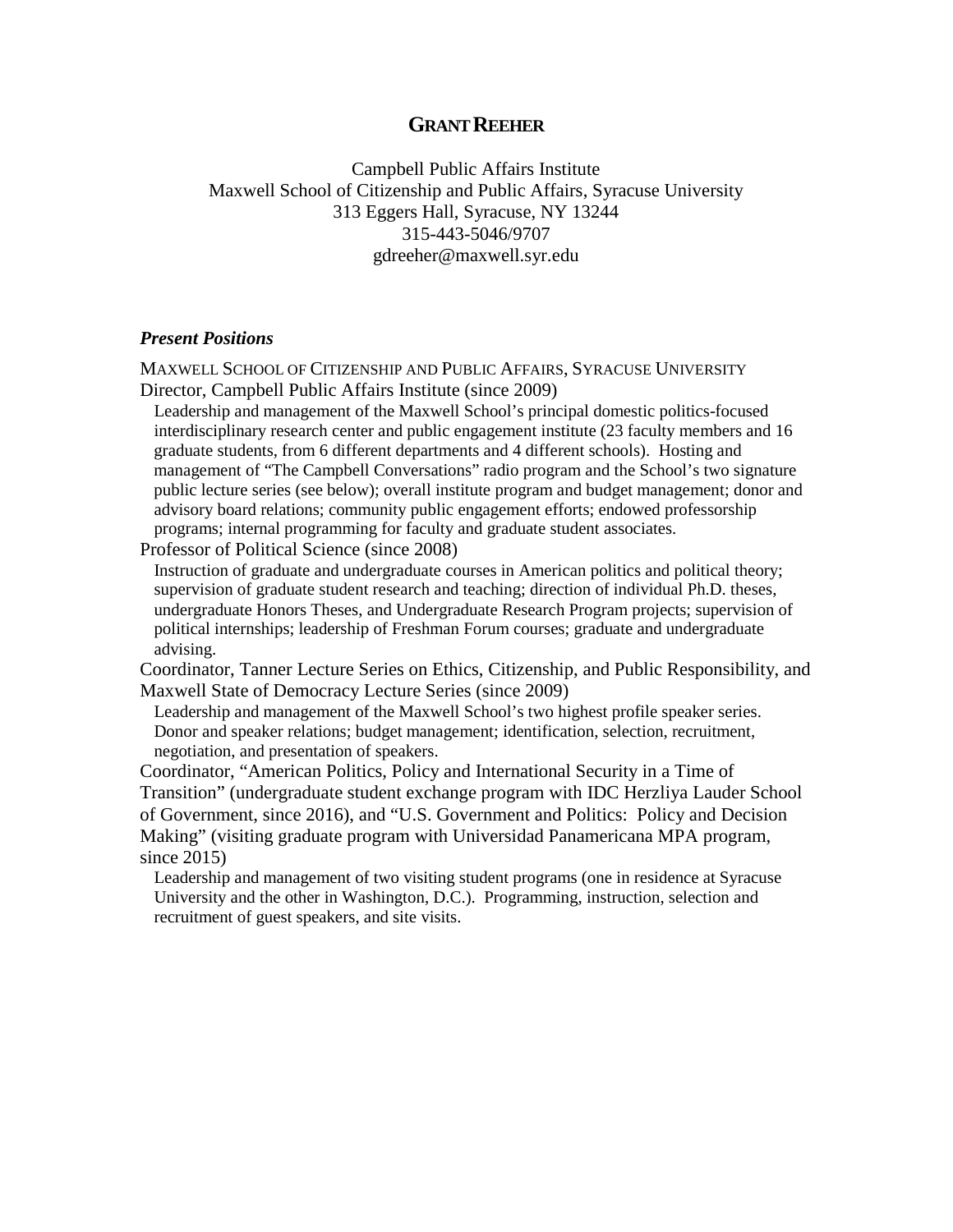## WRVO PUBLIC MEDIA (UPSTATE NEW YORK NPR)

Creator, Host, and Program Director, "The Campbell [Conversations"](http://wrvo.org/programs/campbell-conversations) (since 2010) Hosting and management of a weekly half-hour public affairs program featuring extended in-depth interviews with regional and national writers, politicians, activists, public officials, and business professionals. WRVO is the largest NPR affiliate in Central New York, with a listening area spanning 22 counties and southern Ontario. .

## *Education*

## YALE UNIVERSITY

Ph.D. 1992. M.A. 1985. Department of Political Science. Ph.D. examinations: American Politics (with Distinction), Analytic Political Theory, Political Philosophy. Yale University Dissertation Fellowship, 1990. John Enders Assistance Grant, 1988. Falk Foundation Fellowship, 1987-1988. Yale University Fellowship, 1984-1987.

## DARTMOUTH COLLEGE

B.A. Summa Cum Laude, with High Distinction in Government, 1982. Phi Beta Kappa, 1982. Rufus Choate Scholar, 1981, 1982. Andrew Warden Edson Prize in Government, 1979. Citation in Government, 1978.

## *Previous Academic Positions*

Adjunct Faculty, Leadership for a Democratic Society Program, Federal Executive Institute, United States Office of Personnel Management, 2001-2015. Instruction and management of courses in federalism, e-governance, policy development and implementation, and trust in government offered to executive civil servants (GS-15 and SES) at the U.S. Government's premier institute for professional development.

Director, Politics and Media in Britain Program, Maxwell School of Citizenship and Public Affairs & Syracuse University Study Abroad, Syracuse University, 2005-2011. Direction and management in London of a summer undergraduate program in politics and media, including an internship component.

Director of Graduate Studies, Department of Political Science, Maxwell School of Citizenship and Public Affairs, Syracuse University, 2006-2009. Direction and coordination of overall graduate study program in political science, including admissions, assistantships, and Ph.D. examinations.

National Scholarship Coordinator and Core Faculty, Renee Crown University Honors Program, Syracuse University, 2008-2009. University-wide coordination of recruitment and development of major national scholarship candidates (Rhodes, Marshall, Gates, etc.).

Associate Professor, Department of Political Science, Maxwell School of Citizenship and Public Affairs, Syracuse University, 1998-2008.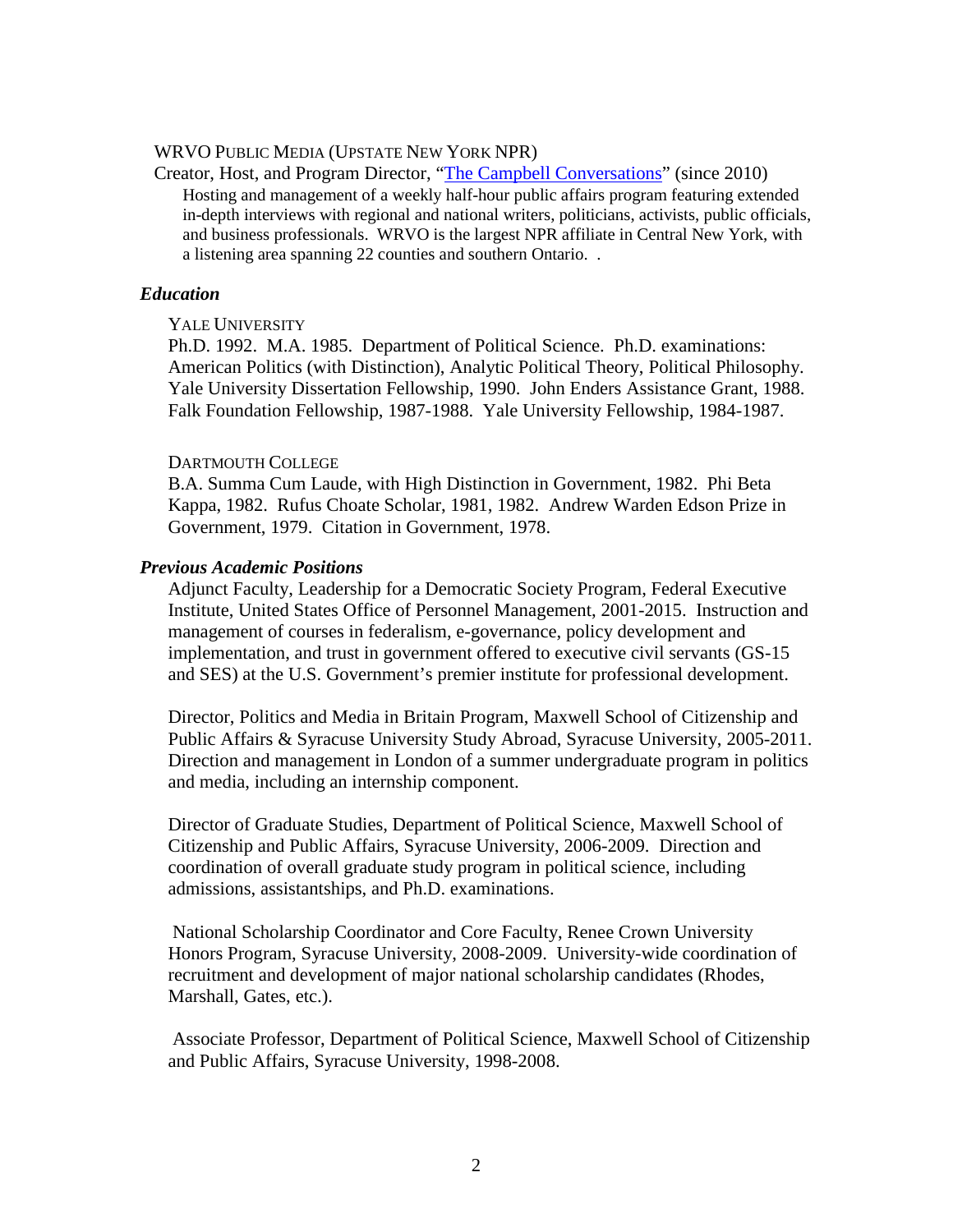Visiting Senior Research Fellow, Institute for Politics, Democracy & the Internet, Graduate School of Political Management, The George Washington University, 2004- 2005. Research fellowship.

Faculty Coordinator, "Critical Issues for the United States," Maxwell School of Citizenship and Public Affairs, Syracuse University, 2002-2004. Interdisciplinary team-taught undergraduate course in domestic policy and citizenship.

Director of Undergraduate Studies, Department of Political Science, Maxwell School of Citizenship and Public Affairs, Syracuse University, 1998-2002.

Assistant Professor, Department of Political Science, Maxwell School of Citizenship and Public Affairs, Syracuse University, 1992-1998.

Robert Wood Johnson Foundation Scholar in Health Policy Research, The University of Michigan, 1995-1997. In residence research fellowship and training program.

Visiting Instructor, Department of Political Science, Union College, 1990-1992. Courses in American politics and democratic theory; direction of Senior Theses and Independent Study projects.

Teaching Fellow, Department of Political Science, Yale University, 1986-1989. Courses in American politics, political philosophy, and contemporary political theory.

## *Selected Awards*

Best Public Service Program, New York State Associated Press, for "The Campbell Conversations," 2017.

Best Special Program, Syracuse Press Club, for "The Campbell Conversations," 2016.

Best Interview, New York State Associated Press, for "The Campbell Conversations," 2015.

Chancellor's Citation for Excellence, Engaging the World, Syracuse University, 2008.

McGraw-Hill Award for Scholarship and Teaching on Civic Engagement in Political Science, American Political Science Association, 2007.

William Anderson Award for the best doctoral dissertation completed and accepted in 1991 or 1992 in the field of state and local politics, federalism, or intergovernmental relations, American Political Science Association, 1993.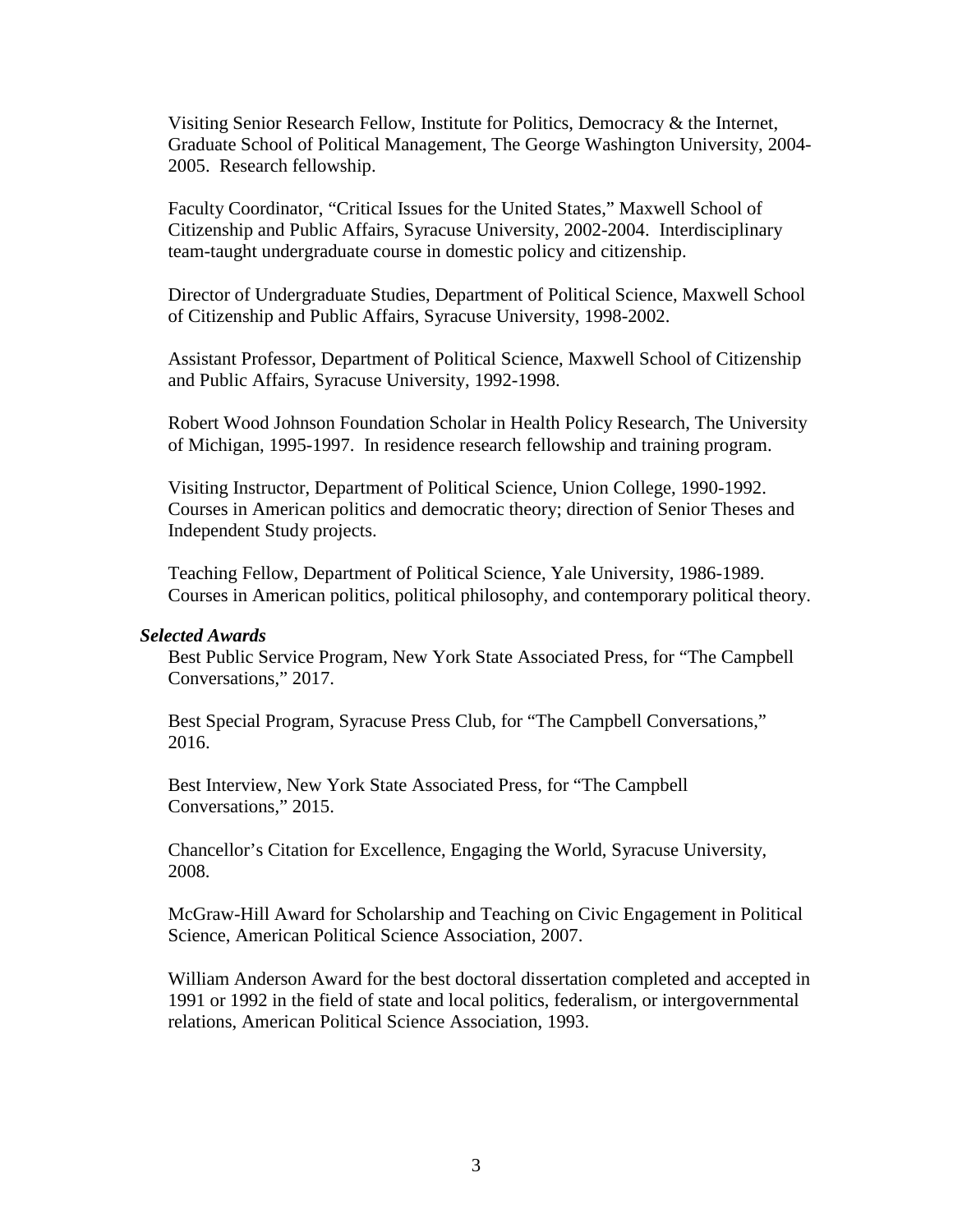## *Books and Monographs Authored and Edited*

*Considering Shared Government Services in New York State: A Guide for Citizens and Public Officials* (principal investigator, editor and contributor). Syracuse and Albany: The Campbell Public Affairs Institute of Syracuse University and the New York State Department of State, 2017. With Kristi Andersen et al.

- Monograph published under contract with the New York State Department of State.
- Widely employed in state-initiated public deliberations among citizens and public officials across New York State.

*The Trusted Leader: Building the Relationships that Make Government Work* (editor and contributor)*.* Washington, D.C.: CQ Press [Sage], 2007. *Second Edition* 2012. With Terry Newell and Peter Ronayne.

*Small Donors and Online Giving: A Study of Donors to the 2004 Presidential Campaigns.* Washington, D.C.: Institute for Politics, Democracy & the Internet, The George Washington University, 2006. With Joseph Graf, Michael Malbin, and Costas Panagopoulos.

• Focus of reports in *The Washington Post*, *The Denver Post*, *The San Jose Mercury News*, *The Newark Star-Ledger*, *The Buffalo News*, *The Charlotte Observer*, *The Hartford Courant*, *St. Paul Pioneer Press*, *The Canton Repository*, *Duluth News Tribune*, *The Wichita Eagle*, *Washington Internet Daily*, and *Technews.com*.

- Lead story in *The Washington Post's* daily politics email.
- Reported on CNN's "The Situation Room."
- Adaptation published in *National Civic Review*.

*First Person Political: Legislative Life and the Meaning of Public Service.* New York: New York University Press, 2006.

• Interviewed about book on the "Faith Middleton Show," Connecticut and New York metropolitan area NPR; "Sundays with Steve," a Sunday morning public affairs show on WSYR, a Syracuse ABC affiliate; and on "Hour CNY," a daily public affairs show on WCNY, a Syracuse PBS affiliate.

• Invited to speak about book to Dirksen Congressional Center group.

• Profiled in *Syracuse University Magazine*, *Maxwell Perspective*, and *The Syracuse Record*.

• Model for *Being Political: Leadership and Democracy in the Pacific Islands*, by Jack Corbett.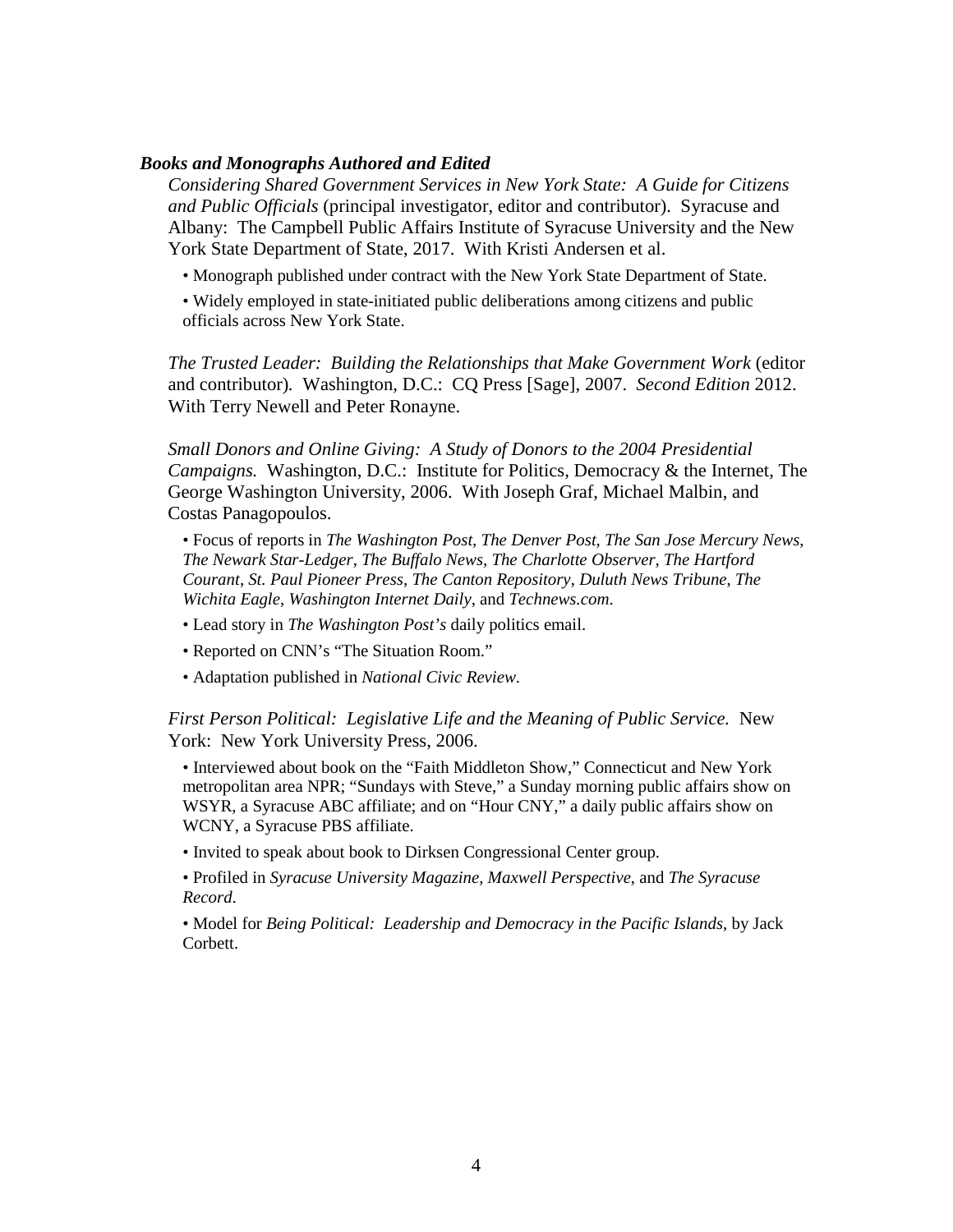*Click On Democracy: The Internet's Power to Change Political Apathy into Civic Action*. Boulder, Colorado: Westview Press, 2002. With Steve Davis and Larry Elin.

• Reported on or referenced in *The Economist*, *USA Today* (cover story), *The Los Angeles Times*, *Salon.com (feature story), Digital Journal*, *The Hartford Courant, The Albany Times-Union, The Austin American Statesman, The London Free Press* (Canada), *The Palm Beach Post, The St. Petersburg Times, Washington Internet Daily*, and *The Syracuse Post-Standard*.

• Positively reviewed in *nationaljournal.com*, *Publisher's Weekly, Midwest Book Review,*  and *The Education Digest*, featured review in *Chinese American Forum*. "Featured Book" of the Broadcast Education Association.

• Read and used by top staffers in the George W. Bush, Howard Dean, and Wesley Clark 2004 presidential campaigns.

• Finalist for the 2003 Frank Luther Mott Journalism & Mass Communication Research Award of Kappa Tau Alpha, the National Honor Society for Mass Communications; award made annually for the best book published on journalism or mass communication.

• Excerpt reprinted in *The Internet: Opposing Viewpoints*, ed. James D. Torr, Greenhaven Press, 2005.

• Cited in Joe Trippi's *The Revolution Will Not Be Televised* (Howard Dean campaign).

*The Insider's Guide to Political Internships: What To Do Once You're in the Door* (editor and contributor). New York: Basic Books, 2002 (originally published by Westview Press). With Mack Mariani.

• Profiled in *Roll Call*, *The Rochester Democrat and Chronicle, Maxwell Perspective, Syracuse University Magazine,* and *The Syracuse Record*. Subject of a column in *The Washington Times,* and reported on in *washingtonpost.com*. Subject of a report on national Fox News television. Named a "must read political book" by *MinorityVoter* Magazine, and chosen for sale and distribution by the National Conference of State Legislatures. Featured book of collegiateworld.com.

*Education for Citizenship: Ideas and Innovations in Political Learning (editor, with* an introductory essay). Lanham, Maryland: Rowman & Littlefield, 1997. With Joseph Cammarano.

*Narratives of Justice: Legislators' Beliefs about Distributive Fairness*. Ann Arbor: University of Michigan Press, 1996.

*Power, Inequality, and Democratic Politics: Essays in Honor of Robert A. Dahl* (editor, with an introductory essay). Boulder, Colorado: Westview Press, 1988. With Ian Shapiro.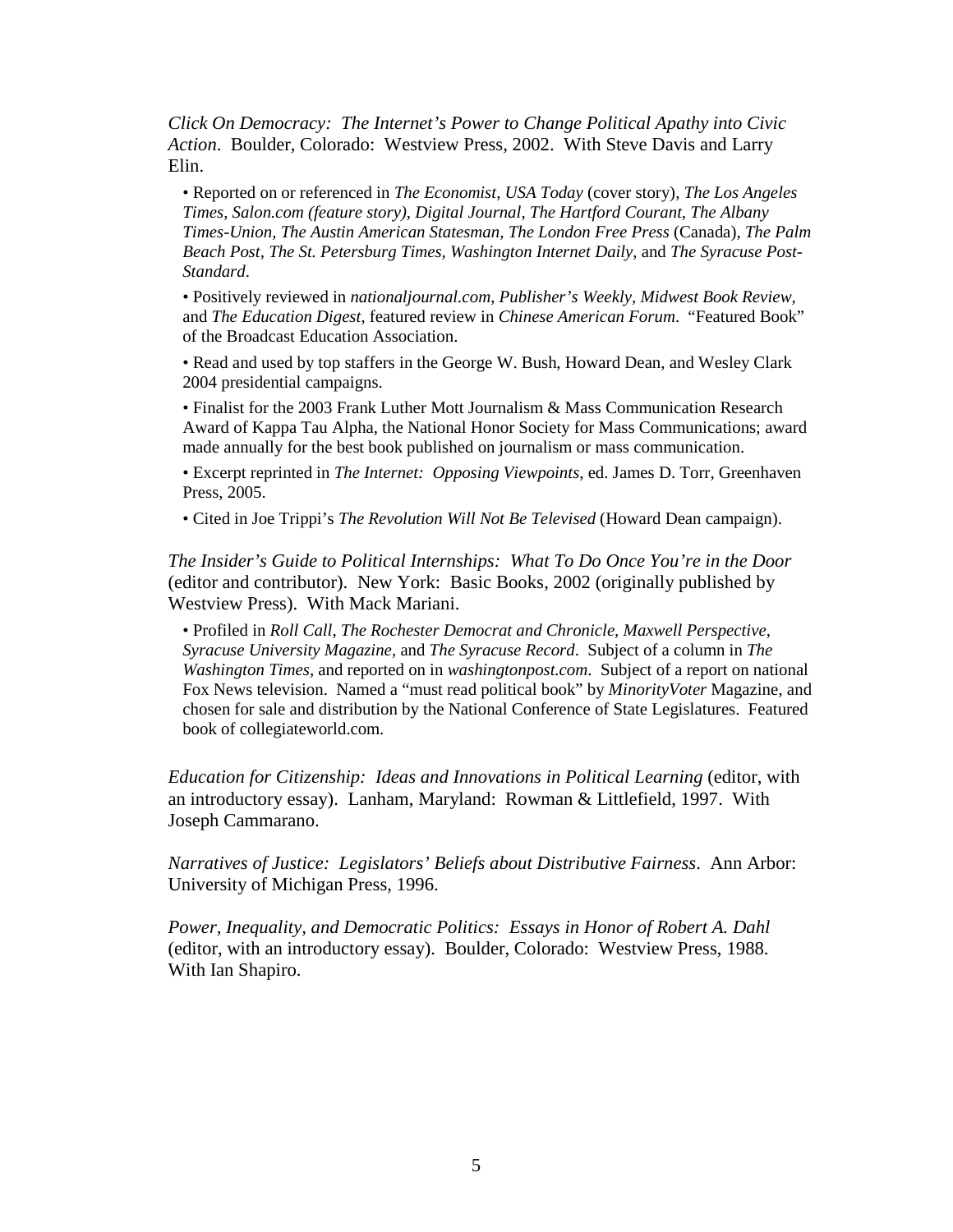## *Journal Articles and Book Chapters*

"Public Relations in the United States Government: Fragmentation, Democratic Tension, and the Puzzle of Public Trust," in *Public Relations Vol. I.* Seoul, South Korea: Korean Institute of Public Administration, 2012 (in English and Korean). With Tina Nabatchi.

"From E-government to E-governance: Harnessing Technology to Strengthen Democracy," in *The Trusted Leader* (see above under books). 2007, 2012. With George Mitchell.

"Working with State Legislatures," in *The Trusted Leader*. 2007.

"The Political Life of the Internet," *The Responsive Community*. Spring/Summer 2004, Vol. 14, Nos. 2-3. With Steve Davis.

"Reform and Remembrance: The Place of the Private Sector in the Future of Health Care Policy," *Journal of Health Politics, Policy and Law*. April-June 2003, Vol. 28, Nos. 2-3.

"Self-Reported Legislator Ideology versus Interest Group Ratings," *Polity*. Winter 2001, Vol. 34, No. 2.

"Outpatient Pharmaceuticals and the Elderly: Policies in Seven Nations," *Health Affairs*. May/June 2000, vol. 19. no. 3. With Deborah Freund et al.

"'More a Distinction of Words Than Things': The Evolution of Separated Powers in the American States," *Roger Williams University Law Review*. Fall 1998, vol. 4, no. 1. With Rogan Kersh, Suzanne Mettler, and Jeffrey Stonecash.

"Encouraging the Better Angels: On Designing the Introductory Course in American Politics," PS*: Political Science and Politics*. March 1998, vol. 31, no. 1. With Kimberley Canfield.

"In Search of the Angry White Male: Gender, Race, and Issues in the 1994 Elections," in *Midterm: The Elections of 1994 in Context*, ed. Philip Klinkner. Boulder, Colorado: Westview Press, 1996. With Joseph Cammarano.

"Citizens and Professionals in the Political Science Polity," *Perspectives on Political Science*. Fall 1995, vol. 24, no. 4.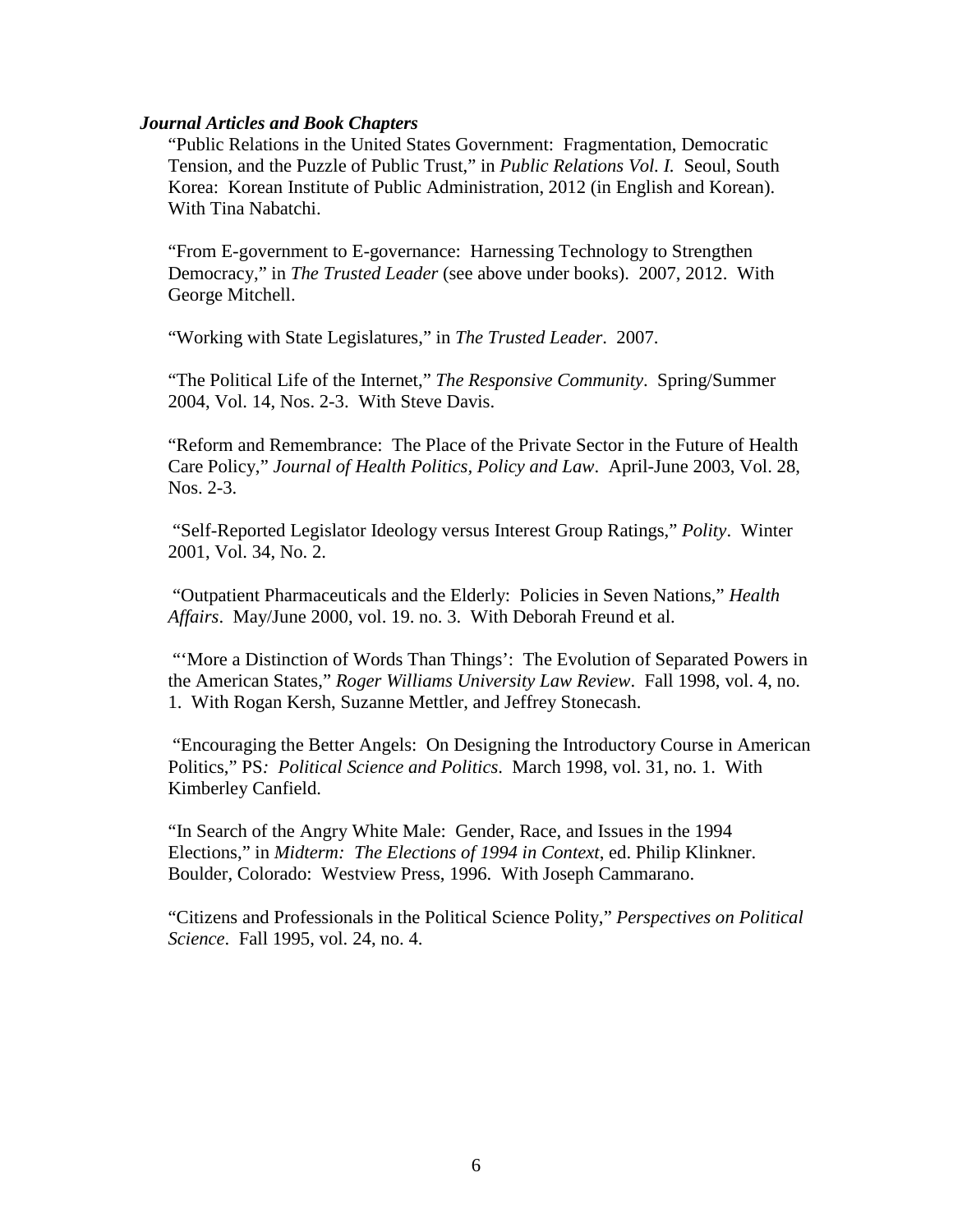## *Editorial Essays*

*Regular columnist,* Sunday editorial page, *The Syracuse Post-Standard*, 2008-2009. Monthly feature-length column on a wide variety of topics related to national, state, and local politics.

*Regular columnist,* "Rethinking Albany" series, *The Syracuse Post-Standard*, 2004- 2007. Monthly column on a variety of topics related to New York State public policies and political processes, and comparative state policies and processes.

# *Other columns (not responsible for titles)*

"Honor Civil Servants Who Die for Our Country." *The Syracuse Post-Standard*, Sunday, May 8, 2011 (with Terry Newell).

• This piece inspired the introduction of federal legislation by U.S. Congressman Richard Hanna, which was signed into law by President Obama as The Civilian Service Recognition Act of 2011*.*

"The Ultimate Protest Vote. It's Time to Give Voters a Constructive Outlet for Their Frustration: A 'None of the Above' Ballot Option." *The Syracuse Post-Standard*, Sunday, October 24, 2010 (feature-length).

A revised spoken version was also broadcast on WRVO the week of October 25, 2010.

"Jordan-Elbridge Community Has Been Damaged." *The Auburn Citizen*, Sunday October 10, 2010.

"Deep Uncertainty: Paladino's Gain in Poll Reflects National Mood." *The Syracuse Post-Standard*, Sunday, September 26, 2010.

"School Boards and True Democracy." *The Syracuse Post-Standard*, Sunday, February 21, 2010.

"CNYSpeaks Aims to Make Public Forums Count." *The Syracuse Post-Standard*, Friday, October 30, 2009 (with Tina Nabatchi).

"Elected Officials Support Agenda for Downtown." *The Syracuse Post-Standard*, Sunday, October 25, 2009 (with Greg Munno).

"A Draft Agenda to Revive Downtown." *The Syracuse Post-Standard*, Sunday, August 16, 2009 (with Greg Munno and Tina Nabatchi).

"Making History: In a Momentous Year, New Yorkers Finally Get an Early Say in a Presidential Race." *The Syracuse Post-Standard*, Sunday, January 27, 2008 (feature length).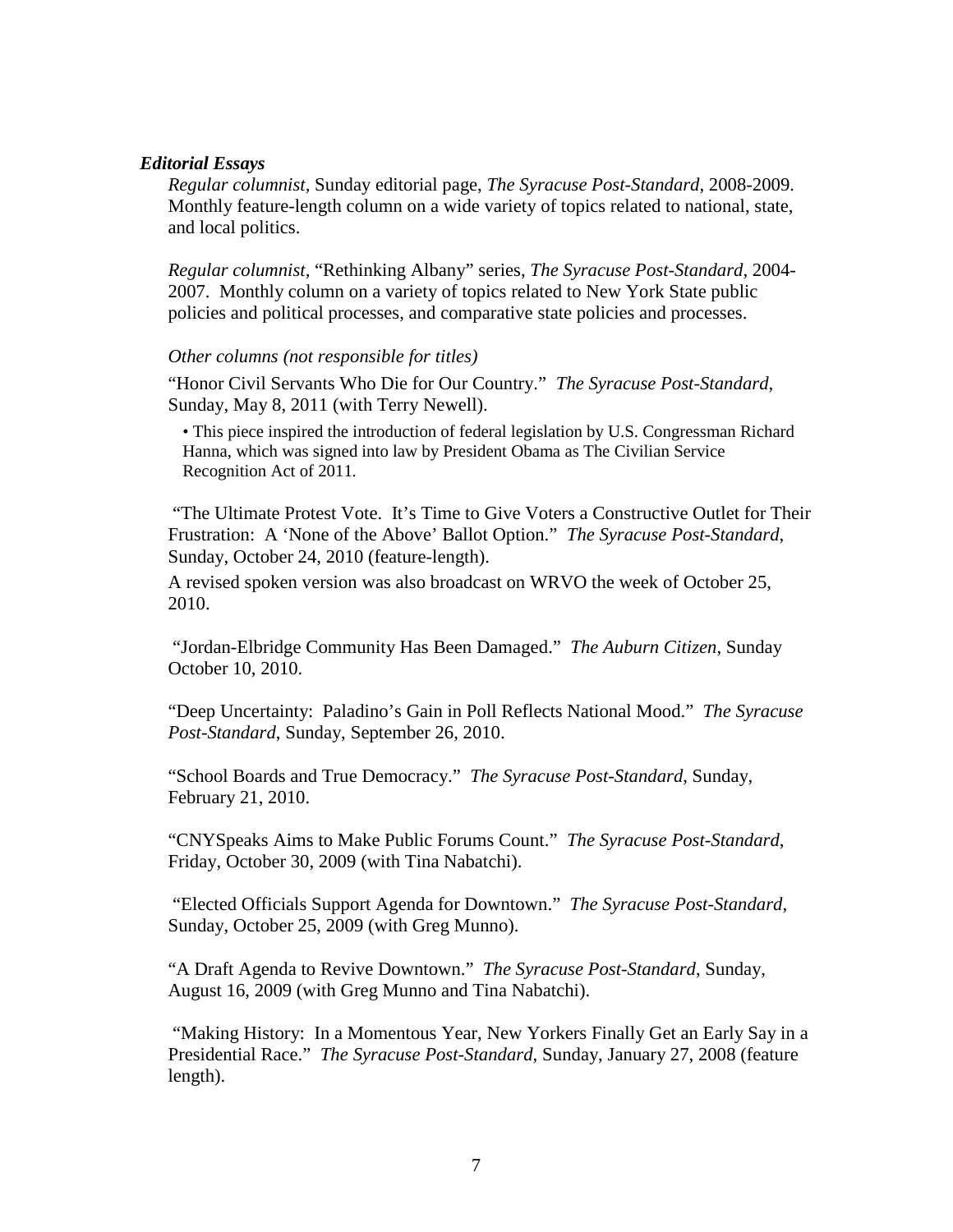"Election Over, Now On to the Hard Part." *The Syracuse Post-Standard*, Thursday, November 8, 2007.

"'None of the Above' Should Be a Ballot Option in New York State." *The Buffalo News*, Sunday, December 31, 2006.

"The Disaffected: A Rising Political Force." *The Albany Times-Union*, Sunday, December 3, 2006.

Reprinted in *The Syracuse Post-Standard* as "Economic Fairness Key Issue for 2008." Sunday, December 17, 2006.

"Is It [Albany] Fixed? It's Time for an Overhaul." *The Syracuse Post-Standard*, Sunday, April 2, 2006 (with a companion piece, the essay was subsequently made the focus of a segment on the statewide News 10 Now show, "Capital Tonight").

"New Poll Throws Strange Light on Internet's Political Effects." Part of *The Second Maxwell Poll on Civic Engagement and Inequality*. Maxwell School of Citizenship and Public Affairs, Syracuse University, April, 2006.

Reprinted in *Politics Online Conference 2006* (The George Washington University Institute for Politics, Democracy & the Internet), March 7, 2006.

"The Disaffected: On the Outside Looking In?" Part of *The Second Maxwell Poll on Civic Engagement and Inequality*. Maxwell School of Citizenship and Public Affairs, Syracuse University, April, 2006.

"Log On, Tune Off? The Complex Relationship Between Internet Use and Political Activism." *Personal Democracy Forum*, Tuesday, February 28, 2006 (featurelength; subsequently made the focus of an article in the July, 2006 issue of *Campaigns & Elections* Magazine, "The Disconnect Online").

"Recent Poll Finds Lessons for New Progressive Strategy in an Old American Tale." Part of *The Maxwell Poll on Civic Engagement and Inequality*. Maxwell School of Citizenship and Public Affairs, Syracuse University, April, 2005.

"State Legislators Deserve To Be Well-Paid." *The Buffalo News*, Sunday, December 5, 2004 (feature-length).

"GOP Mostly Pays Lip Service on Moral Issues." *The Chicago Tribune*, Sunday, November 14, 2004 (with Joseph Cammarano).

"Mandates Not Given by Voters." *The Syracuse Post-Standard*, Sunday, November 7, 2004 (feature-length).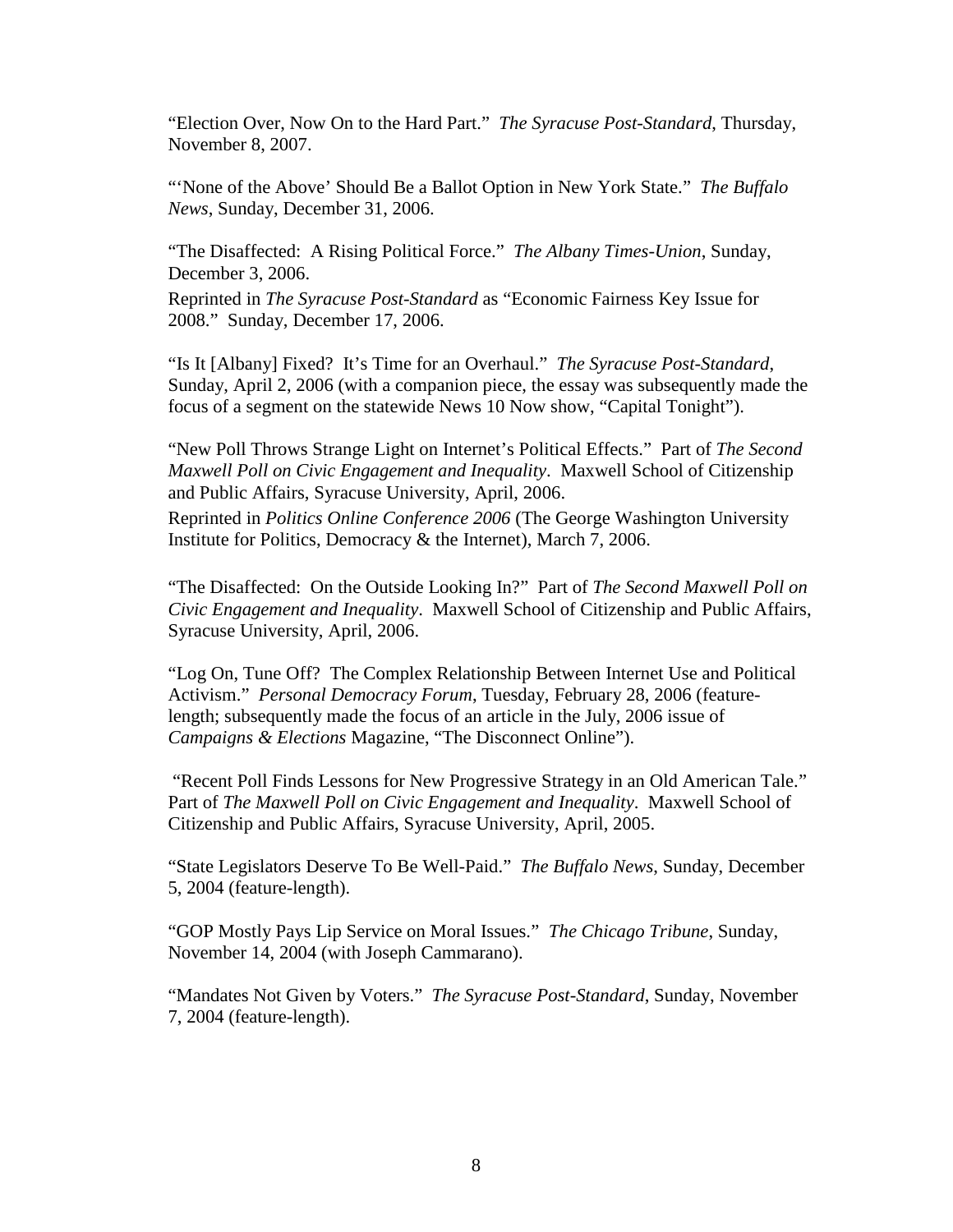"Does the Truth Matter Anymore?" *The Syracuse Post-Standard*, Sunday, October 10, 2004 (feature-length, with John Mero; essay was subsequently made the focus of a segment on the WCNY PBS show, "Hour CNY").

"Younger, Older Voters Can Show Bush the Door." *The Albany Times-Union*, Sunday, September 12, 2004.

"Bloggers Now the Stars." *The Philadelphia Inquirer*, Wednesday, July 28, 2004 (with Steve Davis).

"New York State Budget: New Tricks Possible for Tardy Old Dog." *The Syracuse Post-Standard*, Sunday, April 4, 2004 (feature-length).

"Internet Continues to Change the American Electorate." *The Milwaukee Journal-Sentinel*, Sunday, February 15, 2004 (feature-length, with Steve Davis).

"Are the Media Too Critical of Voters' Political Choices? Cynicism Unhealthy for Political Process." *The Syracuse Post-Standard*, Sunday, February 8, 2004 (featurelength).

"Candidates Still Trying to Tame the Internet." *Newsday*, Thursday, February 5, 2004 (with Steve Davis).

"Bush and the Free Market: A Case of Selective Enthusiasm." *Newsday*, Sunday, December 7, 2003 (feature-length).

"Preserving Diversity in City Schools." *The Syracuse Post-Standard*, Friday, August 16, 2003.

"Growing Inequality Is Also a Growing Political Problem." *The Syracuse Post-Standard*, Wednesday, March 26, 2003.

"The Bush Reform Plan: Not From Nowhere." *Newsday*, Sunday, March 9, 2003 (feature-length).

"In Defense of Parties: Distinct Messages Serve Democracy Well." *The Syracuse Post-Standard*, Thursday, January 9, 2003.

"The Internet in 2002: Under-Hyped Perhaps, But Not Underused." *PA Times* (American Society for Public Administration), October, 2002 (with Steve Davis and Larry Elin).

"Americans, Canadians Perceive Health-Care Crisis. In U. S.: Public Sector Key to Fixing Problem." *The Syracuse Post-Standard*, Sunday, September 29, 2002 (feature-length).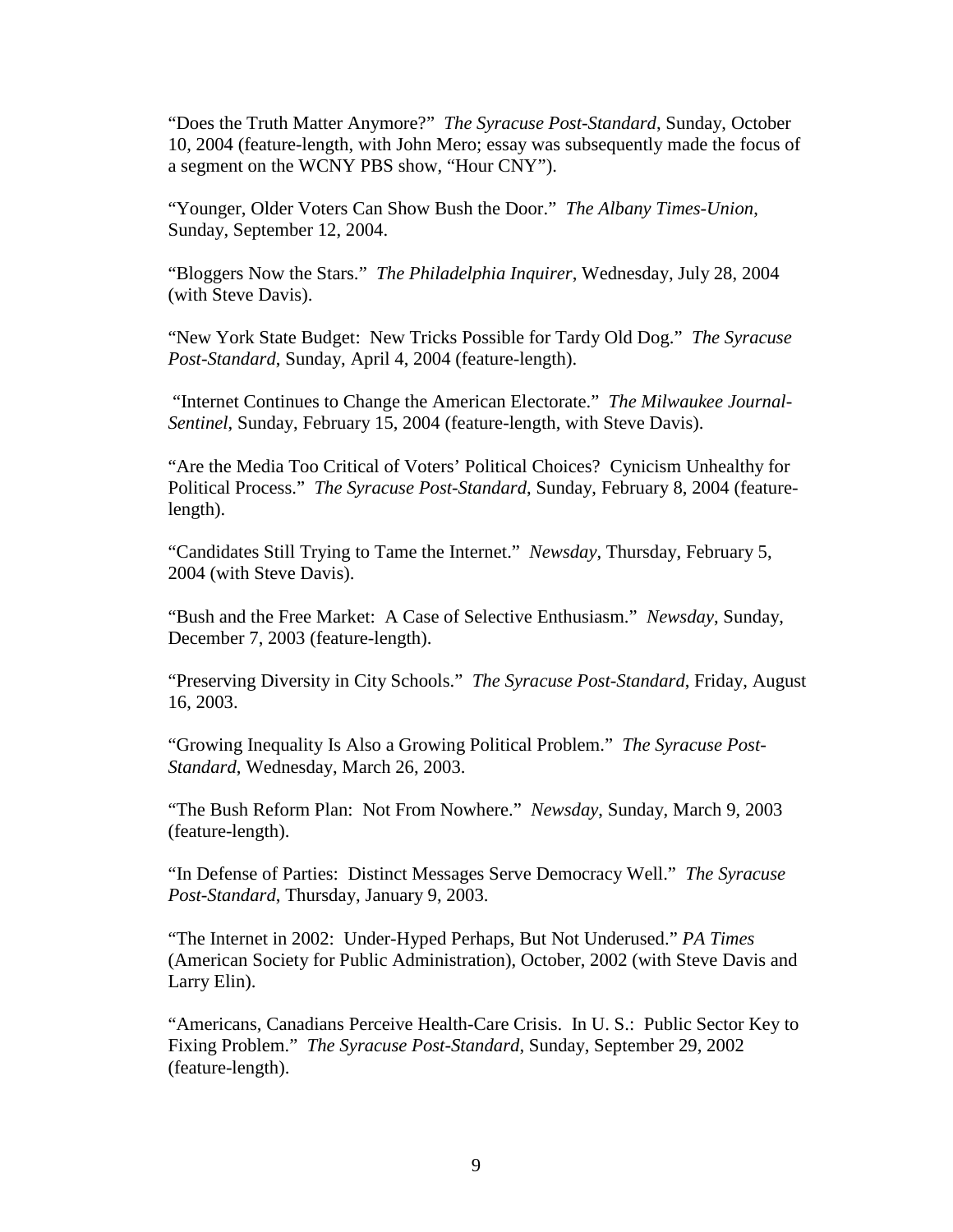"Americans Think Their Health-Care System Is in Crisis: Is Public Medicine the Solution?" *The Ottawa Citizen*, Monday, September 23, 2002.

"Tales of Two Government Jobs Provide Sharp Contrast." *The Syracuse Post-Standard*, Sunday, March 31, 2002.

"The Revenge of the Angry White Male." Syndicated by Knight-Ridder, February, 2001 (published among others in *The Champaign News-Gazette; The Corning Leader; The Idaho State Journal;* and *The McAllen Monitor*. With Joseph Cammarano and Dionne Bensonsmith).

"A Silver Lining for Angry Liberals." Syndicated by Knight-Ridder, December, 2000 (published among others in *The Bloomsburg Press-Enterprise; The Danbury News-Times; The Fort Myers News-Press; The Long Beach Press-Telegram; The Northwest Florida Daily*; *The Oil City Derrick*; *The Syracuse Post-Standard;* and *The Watertown Daily Times.* With Joseph Cammarano).

"Far-Off Banks Offer Credit Where It's Due." *The New York Times*, Sunday, April 8, 1990 (Connecticut edition).

## *Shorter Articles and Reviews*

"Getting a Job at a Teaching Institution—and Then Succeeding: A Q&A with Experienced Teacher-Scholars," *PS: Political Science and Politics*. July 2008, Vol. 41, No. 3. With Lanethea Mathews-Gardner et al.

"The Internet and Election 2004: Where We Went and Where We Might Go," *Politics Online Conference 2005* (The George Washington University Institute for Politics, Democracy & the Internet). March 10, 2005. With Steve Davis. Reprinted in *NetPulse.* April 2005, Vol. 9, No. 5 (an online publication of PoliticsOnline.com).

"Roundtable on the Scholarship of Teaching and Learning in Political Science" (published remarks), *PS: Political Science and Politics*. June 2002, Vol. 35, No. 2.

"Everything You Always Wanted to Know About Getting and Keeping a Job at a Private Liberals Arts College, But Your Graduate Advisor Didn't Tell You," *PS: Political Science and Politics.* December 2001, Vol. 34, No. 4. With Michelle Deardorff et al.

"Citizenship: From Inside Out," *Maxwell Perspective*. Spring 1998, vol. 8, no. 2.

Review of Jason Corburn, *Street Science: Community Knowledge and Environmental Health Justice* (MIT). *Journal of Planning, Education and Research*. Fall 2006, vol. 26, no. 1.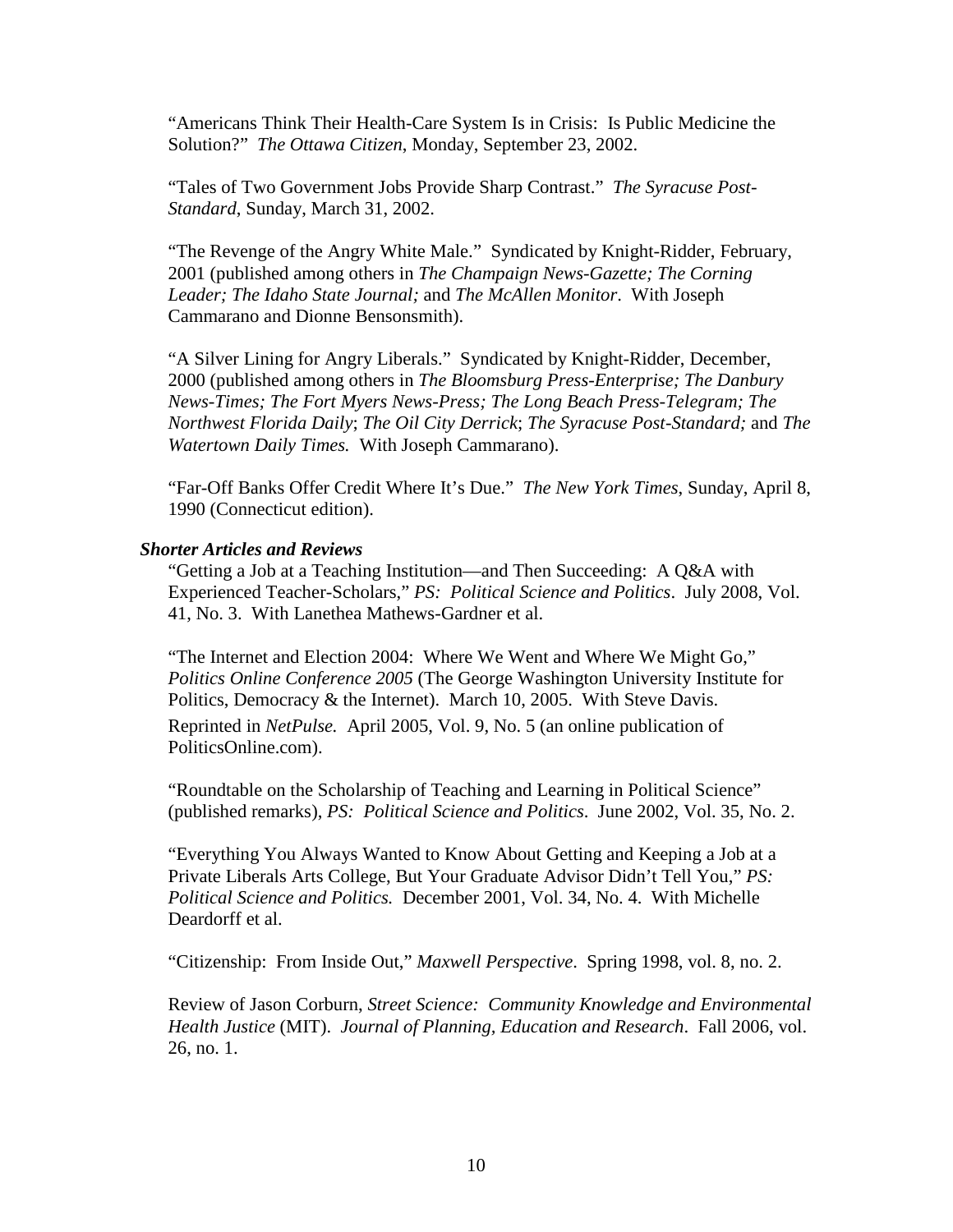Review of Bruce Bimber, *Information and American Democracy* (Cambridge). *Perspectives on Politics*. June 2004, vol. 2, no. 2.

Review of Tom R. Tyler, et al., *Social Justice in a Diverse Society* (Westview). *American Political Science Review*. March 1998, vol. 92, no. 1.

Review of Andrew Vincent, *Theories of the State* (Oxford). *Ethics*. January 1990, vol. 100, no. 2.

## *Research and Teaching Grants*

New York State Department of State (No. T1001014), 2017. Contract to produce *Considering Shared Government Services in New York State: A Guide for Citizens and Public Officials*.

Chancellor's Leadership Project Grant, Syracuse University, 2009. Grant to support the "CNYSpeaks" public deliberation project (funds supplied in part by the Carnegie Corporation).

Citizenship Research Grant, Campbell Public Affairs Institute, Syracuse University, 2005. Grant for research on "The Political Life of the Internet."

Appleby-Mosher Fund, Maxwell School of Citizenship and Public Affairs, Syracuse University, 2000, 2001, 2005. Grants for research on "First Person Political" and "The Political Life of the Internet."

Syracuse University, and Maxwell School of Citizenship and Public Affairs, Syracuse University, 2001. Grants for research on the expansion of "The Prostate Cancer Project" (see community activities).

Center for Policy Research, Syracuse University, 1999. Grant for graduate student assistance on "Civic Renewal: A Ground-level, Empirical Test."

National Institute on Aging (No. P20-AG12837; through the Center for Demography and Economics of Aging, Syracuse University), 1999. Grant to support "Health Care, Reform, and Distributive Justice."

Scholars in Health Policy Research Program, Robert Wood Johnson Foundation, 1995-1997. Research fellowship to support "Health Care, Reform, and Distributive Justice" (in residence at The University of Michigan).

Congressional Research Grant, Dirksen Congressional Center, 1995. Grant to support "Health Care, Reform, and Distributive Justice."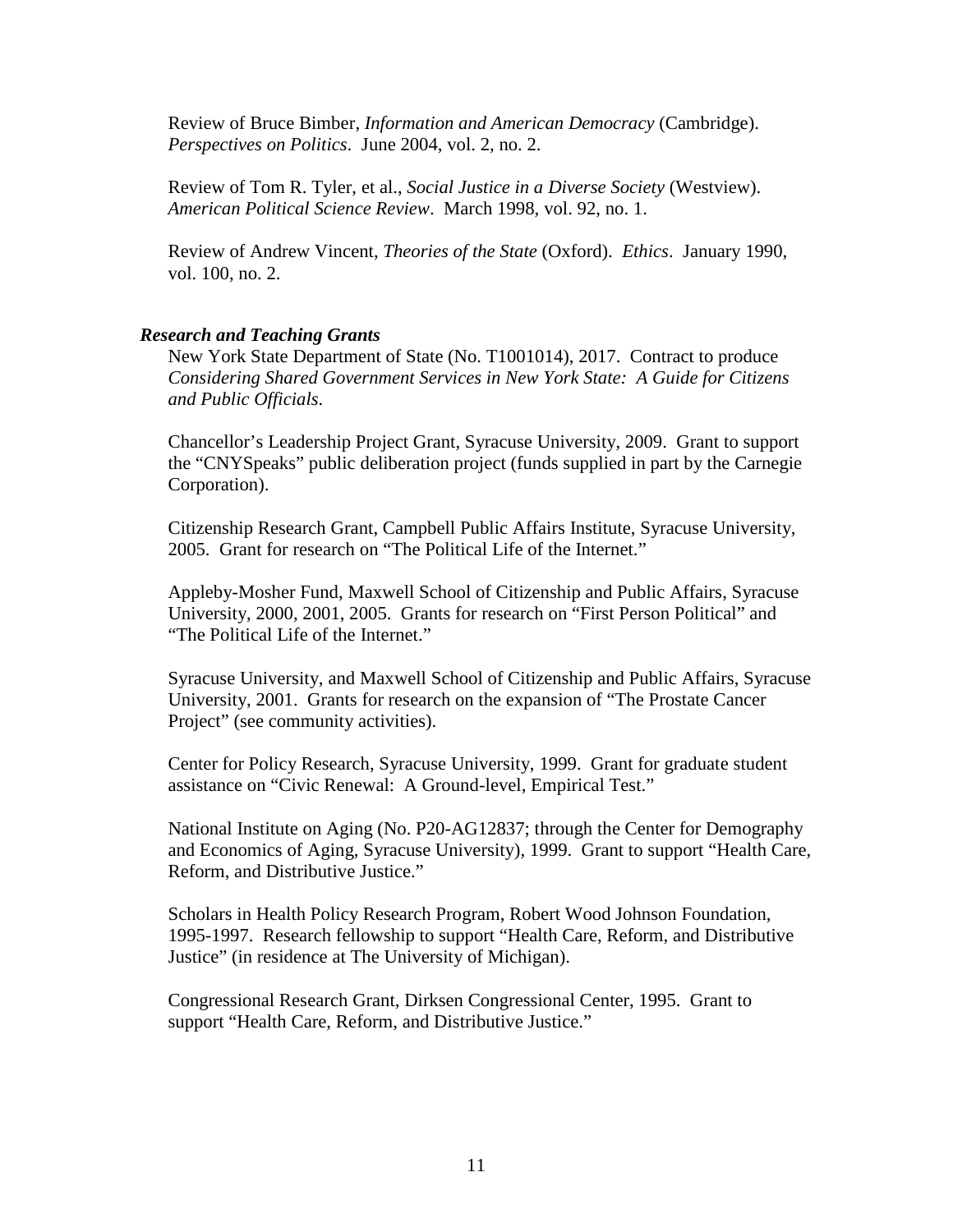Appleby-Mosher Fund, Maxwell School of Citizenship and Public Affairs, Syracuse University, 1994. Grant for research on "First Person Political."

Instructional Improvement Grant, Syracuse University, 1994. Grant for research on the redesign of a large introductory American government course, in order to maximize student learning and effort.

Summer Research Grant, Syracuse University, 1993-1994. Grant for general research support.

Faculty Research Grant, Program on the Analysis and Resolution of Conflict, Syracuse University, 1993. Grant for research on "First Person Political."

## *Previous Research Positions*

Research Assistant, Department of Political Science, Yale University, 1987-1990. Assistance on various projects and programs for Professors David Mayhew and Ian Shapiro.

Interviewer, Becker Institute, Sudbury, Massachusetts, 1987. Interviewing Connecticut legislators and business executives for the "Connecticut Leadership Survey."

Staff member, U. S. Representative Norman D'Amours, First District, New Hampshire, 1983. Compilation of voting statistics in the field, and legislative research.

## *Selected Media Appearances, Interviews, and Quotations*

## NATIONAL NEWSPAPERS

*The New York Times; Financial Times* (U.S. edition); *The Wall Street Journal*; *USA Today; The Times (London); The Washington Post; The Washington Times; The Los Angeles Times; The Chicago Tribune; The Dallas Morning News; The Hill; Roll Call; Ouest France; Liberation* (France); *The Ottawa Citizen; Pravda* (Slovakia); Bloomberg; Associated Press.

• Frequent political commentary in 2016-2017 for *The Hill*, Capitol Hill's largest circulation newspaper, with readership in the White House and Congress.

• Quoted in cover story in *USA Today* on the Internet in the 2004 presidential election, in which my book was also cited, 2003. Also made a "top story" in Yahoo! News. Quoted in multiple *USA Today* stories on New York State gubernatorial election, 2010, and the Trump presidency, 2017. Another quote was featured in *USA Today's* Collegiate Program.

• Quoted on front page of the *Financial Times* on congressional lobbying and online piracy.

• Quoted on front page of *The Washington Post* on congressional efforts to skirt the ban on earmarks.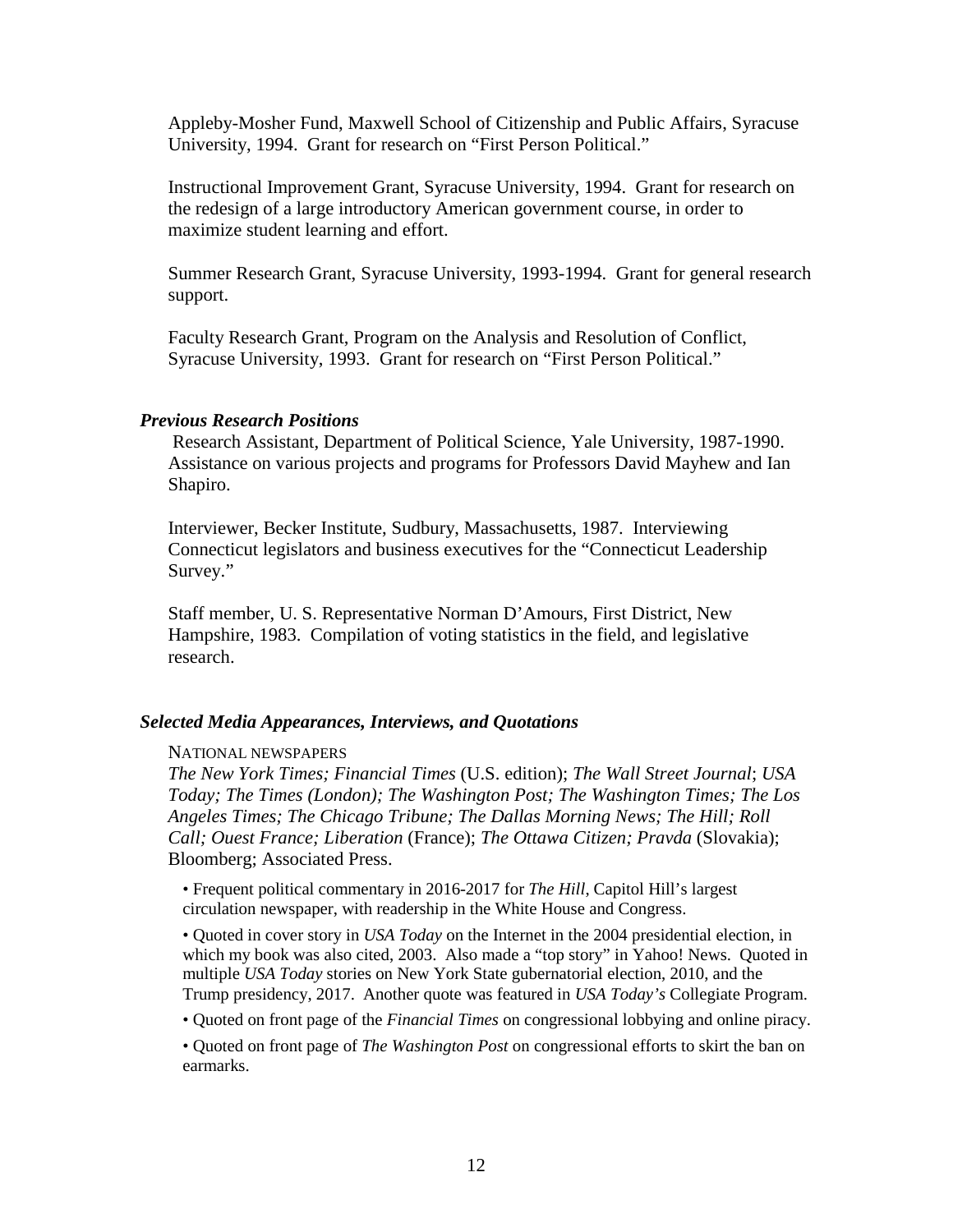• Featured interviews in 2016 in *Ouest France*, France's largest daily circulation newspaper.

#### REGIONAL NEWSPAPERS

*The Albany Times-Union; A. M. New York; The Arizona Republic; The Austin American Statesman; The Biloxi Sun Herald; The Binghamton (New York) Press & Sun-Bulletin; The Boston Herald; The Buffalo News; The Burlington Free Press; The Cedar Rapids Gazette; The Cincinnati Enquirer; The Dayton Daily News; The Des Moines Register; The Detroit Free Press; The Detroit News; The Fort Worth Star-Telegram; The Fresno Bee; The Hartford Courant; The Indianapolis Star; The Kansas City Star; The Las Vegas Tribune; The Lexington Herald Leader; The Mobile Register; The New Orleans Times-Picayune; The New York Daily News; The New York Sun; The Newark Star Ledger; Newsday; The Palm Beach Daily News; The Palm Beach Post; The Providence Journal-Bulletin; The Reno Gazette-Journal; The Rochester Democrat and Chronicle; The Sacramento Bee; The San Francisco Examiner; The Santa Rosa Press Democrat; The Seattle Times; The Syracuse Herald-American; The Syracuse Post-Standard; The Trenton Times; The Vancouver Sun; The Waco Tribune-Herald; el Imparcial* (Oaxaca, Mexico); *The Regina Leader-Post* (Canada).

• Interview-based front-page headline story about U. S. policies and my research projects in *el Imparcial* (Oaxaca, Mexico major daily), 2001.

• Frequent political commentary for *The Syracuse Post-Standard* and *The Binghamton Press & Sun-Bulletin*.

#### LOCAL NEWSPAPERS

*The Allentown Morning Call; The Ann Arbor News; The Asbury Park Press; The Asheville Citizen-Times; The Auburn (New York) Citizen; The Bakersfield Californian; Bridgeton (New Jersey) News; The Carlsbad (Nevada) Current-Argus; The Fulton (New York) Valley News; The Grand Rapids Press; The Green Bay Press Gazette; The Ithaca (New York) Journal; The Jamestown (New York) Post-Journal; The Lufkin (Texas) Daily News; The Nacogdoches Daily Sentinel; The Naples Daily News; Poughkeepsie Journal; The Rocky Mount (North Carolina) Telegram; The Salem (New Jersey) Sunbeam; The Springfield (Massachusetts) Republican; The (Vermont) Times Argus; The Utica Observer-Dispatch*.

#### MAGAZINES AND INTERNET

*The Washingtonian; Campaigns & Elections; Governing; Washington Examiner; New York; CIO Magazine; Semana* (Columbia); *Dixit* (Uruguay); *Digital Journal* (Canada); *Wall Street Journal(WSJ).com*; *The Atlantic.com*; *CNN.com; Salon.com; MSN.com; FoxNews.com; The Daily Caller; Townhall.com; InformationWeek; Kiplinger.com; washingtonpost.com; mensnewsdaily.com; burlingtonfreepress.com; CNET News.com; The Albany Business Review; Health Care News; star94fm.com; Washington Internet Daily*.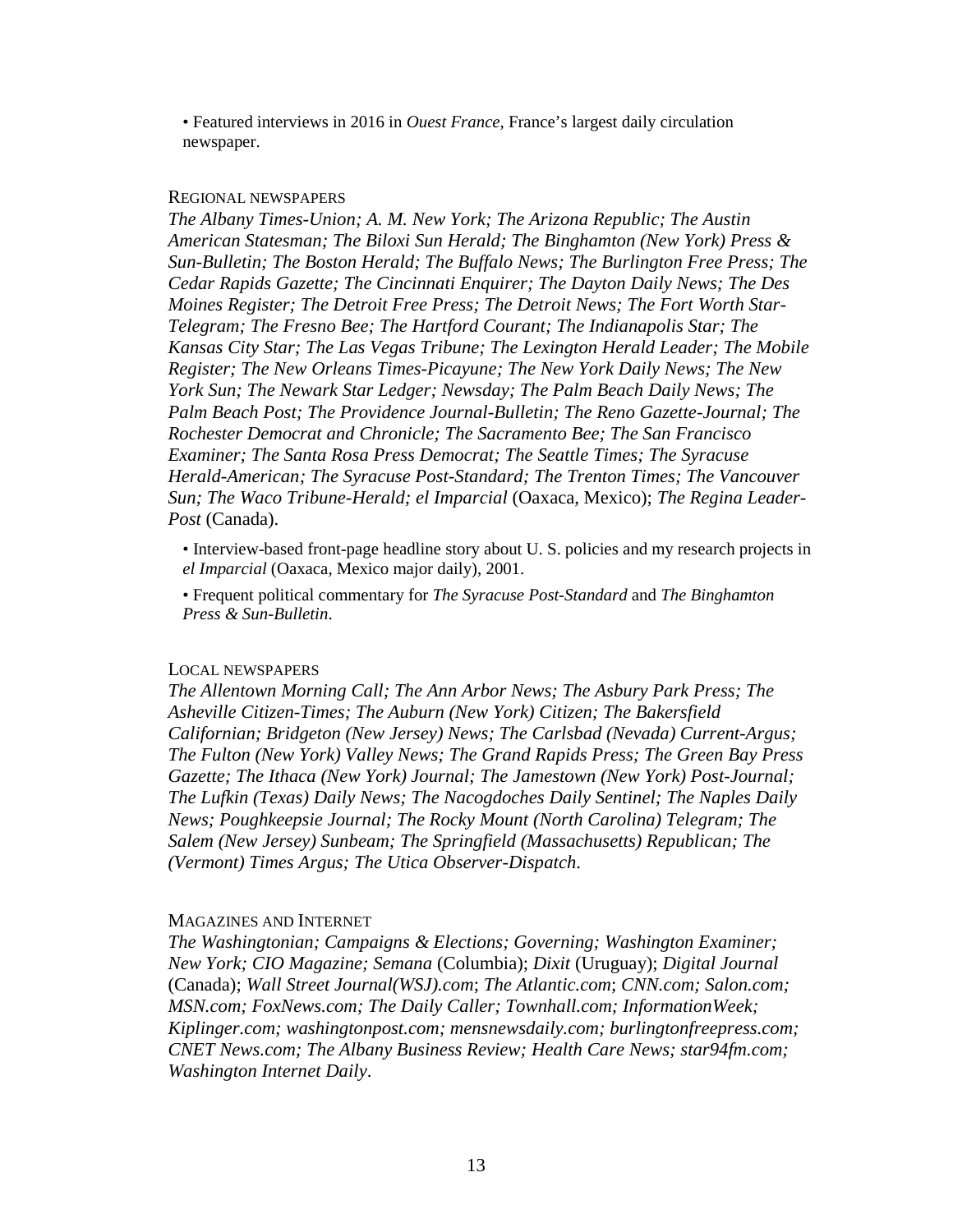• Frequent political commentary for the *Washington Examiner*, widely read in the White House and on Capitol Hill.

• Quoted in *Semana*, Columbia's principal national news magazine, about the Dean campaign, 2004.

## **TELEVISION**

"Global National with Kevin Newman" (Canadian national TV network); France 24, news interview (international cable); C-SPAN, "Book TV;" Bridges TV (national cable); WCNY (PBS) "Central Issues," "Upstate Morning," "Hour CNY," "Food for Thought," "Business Close-Up;" WSTM (NBC) "Action News;" WTVH (CBS) "Eyewitness News;" WSYR (ABC) "Sundays with Steve," and "News Channel 9;" WSYT (FOX) "Eyewitness News;" "News 10 Now" (Time Warner); "Capital Tonight" (Time Warner [New York statewide]).

• Numerous interviews and commentaries (both live in studio and taped) about campaigns and elections, civic engagement, health care, inequality, editorial pieces and books published, and other political topics.

• Frequent appearances on local PBS public affairs programs, and on "Capital tonight," a statewide Time Warner Cable public affairs show.

• Throughout-evening desk coverage of election nights, presidential and vice presidential debates, and State of the Union and other presidential addresses and press conferences, Time Warner News and "Capital Tonight" [most events broadcast New York statewide].

• Member, Health Policy Group, Medical Unit, ABC News. A network of experts who provide email-based commentary circulated to the editorial staff of ABC News programs and medical reporters and producers in ABC affiliates. 2003-2008.

• Guest host for WCNY "Central Issues."

## RADIO

Voice of America; National Public Radio, "Marketplace;" Wisconsin Public Radio "The Kathleen Dunn Show;" Wisconsin Public Radio "Conversations with Joy Cardin;" Southern California Public Radio "Airtalk;" Connecticut Public Radio "The Faith Middleton Show;" WBZ (Boston CBS) "News Radio;" KPSI (Palm Springs ABC) "Newstalk;" WRVO (New York State NPR); WAER (Syracuse NPR) "All Things Considered;" WXXI (Rochester NPR); WSYR (Syracuse) "The Morning Show with Joe Galuski," and "The Jim Reath Show;" WFBL (Syracuse) "AM Central NY;" WCII (Binghamton, New York); KURV (Edinburg, Texas) "The Davis Rankin Show;" WGST (Atlanta) "Atlanta's First News;" and WCHB (Detroit) "The John Arnold Show."

• Numerous interviews and commentaries (both live and taped) about national, state, and local political issues, including elections, particular political figures, health care policy and other domestic policies, and about editorial pieces and books published.

• Throughout-evening desk coverage of election night, 2010, 2012, 2014, 2016, WRVO Public Media.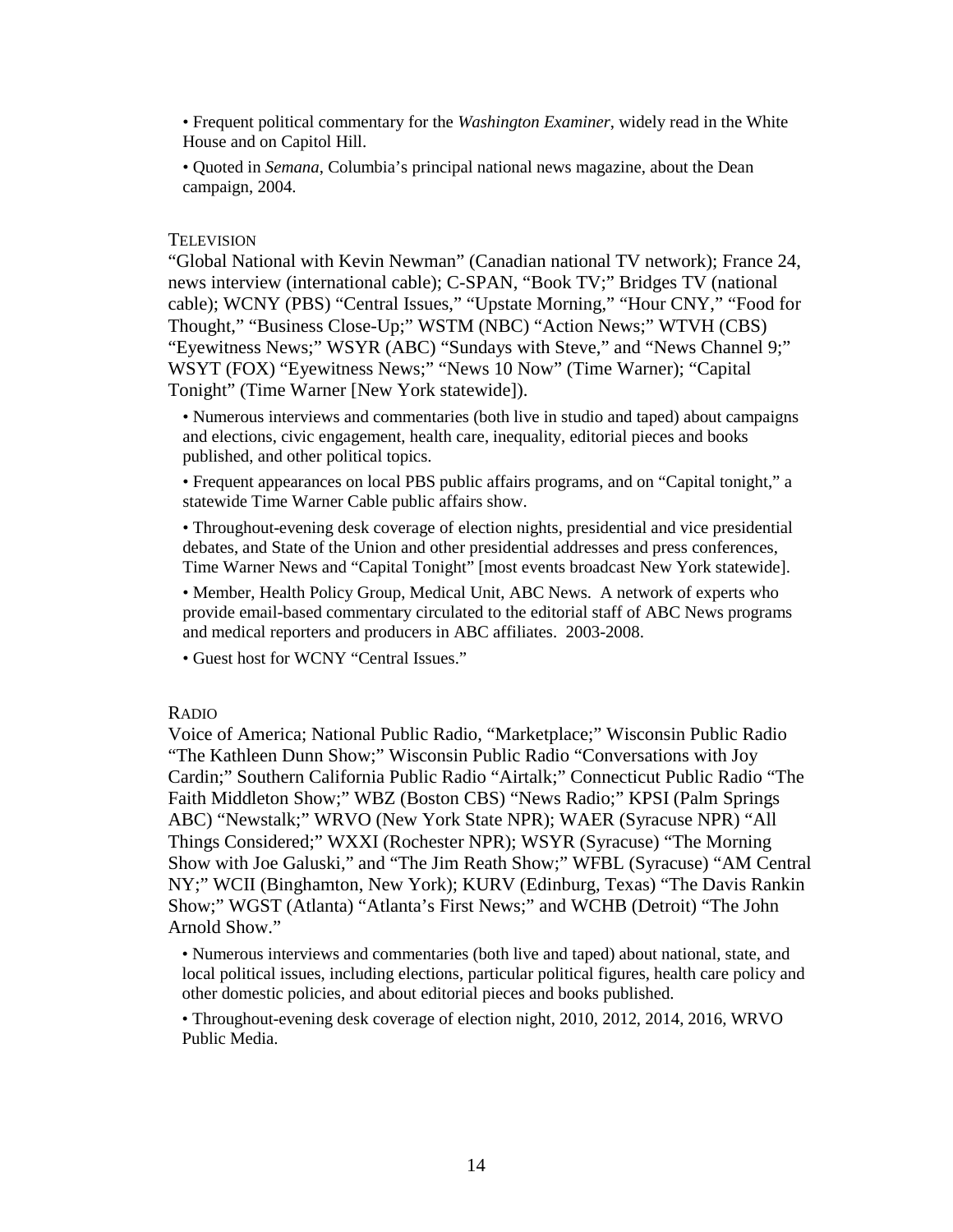• Frequent commentary and interviews for Syracuse NPR, WAER; upstate New York regional NPR, WRVO Public Media; and the primary Syracuse commercial news station, WSYR.

## *Selected Talks, Presentations, and Public Testimony, Since 2000*

- City of Syracuse Mayor Election Debate, sponsored by Thursday Morning Roundtable Series, University College, Syracuse University (invited moderator/questioner), 2017. Event also broadcast on WCNY (Syracuse NPR).
- "An Evening with David Greene," sponsored by the Syracuse University Lectures Series (live on-stage interviewer/moderator, and event initiator), 2017.
- "Out of the Gate: Policy, Governance, and Citizenship in the Trump Administration," Maxwell School, Syracuse University, (invited moderator/questioner), 2017.
- Regular guest lectures to visiting scholars and civil servants from the Middle East, Eastern Europe, Israel, China, India, and Africa, Maxwell School Executive Education Program, 2010-2017.
- "Explaining the Unexplainable: The 2016 Election," presentation to Mexican university presidents and deans, sponsored by the Maxwell School Executive Education Program, Lubin House (NYC), Syracuse University, (invited speaker) 2016.
- "An Evening with" Ken Rudin, Diane Rehm, and David Greene, sponsored by WRVO Public Media (invited live on-stage interviewer/moderator), 2012, 2012, 2016.
- "Conversation Series," sponsored by Christ the King Retreat House and Conference Center, Syracuse (invited series host/moderator/interviewer), 2012-2016.
- 24<sup>th</sup> Congressional District Forum (with John Katko), sponsored by LeMoyne College (invited moderator/questioner), 2014.
- "And the Winner Is…Analyzing the 2012 Election," Morehouse College (invited panelist), 2012.
- 24<sup>th</sup> Congressional District Debate, sponsored by YNN and the Campbell Institute (co-moderator/questioner), 2012.
- Community Forum on School Funding, sponsored by the League of Women Voters (invited moderator/questioner), 2012.

Syracuse City Council Election Forum (invited moderator and questioner), 2011.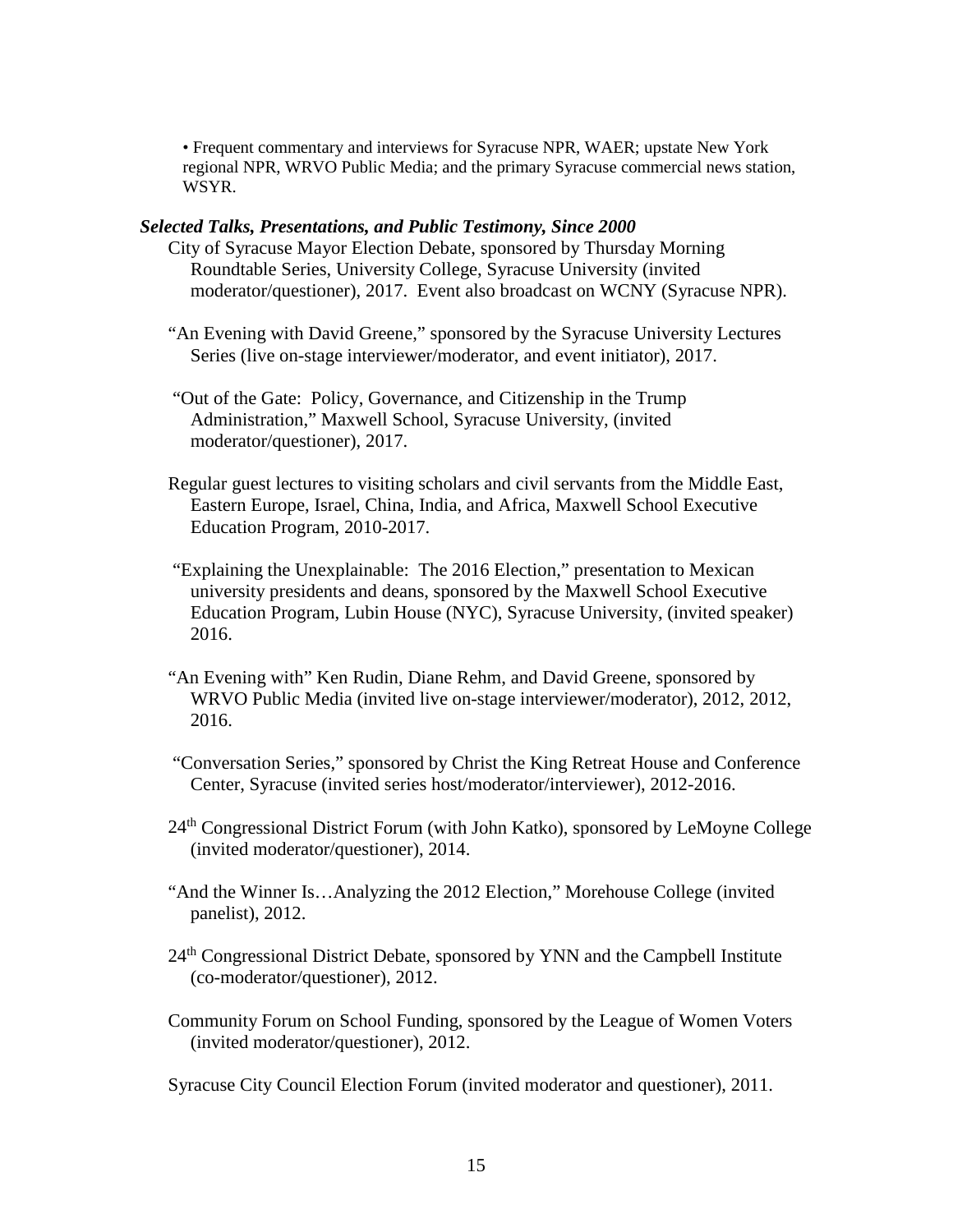- Community Forum on Redistricting, sponsored by the League of Women Voters (invited speaker and moderator), 2011.
- In/Civility Lecture Series, State University of New York, Cortland (invited speaker), 2011.
- Law, Technology, and American Constitutional Government Colloquium, Alexander Hamilton Institute (invited speaker and participant), 2011.
- 25<sup>th</sup> Congressional District Election Debate, sponsored by Thursday Morning Roundtable Series, University College, Syracuse University (invited moderator/questioner), 2010. Event also broadcast on WCNY (Syracuse NPR).
- Government Day, sponsored by Leadership Greater Syracuse (invited panel moderator and questioner), 2010.
- Intelligent Conversation Lecture Series, University College, Syracuse University, (invited community lecture), 2010.
- Annual Academic Lecture Series, Campbell University (invited campus-wide lecture), 2010.
- Syracuse Mayor Election Debate, sponsored by Thursday Morning Roundtable Series, University College, Syracuse University (invited moderator/questioner), 2009. Event also broadcast on WCNY (Syracuse NPR).
- Syracuse Mayor Election Debate and Government Day, sponsored by Leadership Greater Syracuse (invited plenary speaker and debate moderator/questioner), 2009.
- Public Hearing, New York State Senate Temporary Committee on Rules Reform (invited testimony), 2009.
- Public Hearing, New York State Senate Standing Committee on Elections (invited testimony), 2009.
- Thursday Morning Roundtable Series, University College, Syracuse University (invited speaker), 2009. Remarks also broadcast on WCNY (Syracuse NPR).
- "Ask the Experts" Election Forum, sponsored by WRVO Stations, Syracuse, New York (invited panelist), 2008. Event also broadcast on WRVO (upstate NPR).

Rotary Club of Syracuse (invited speaker), 2008.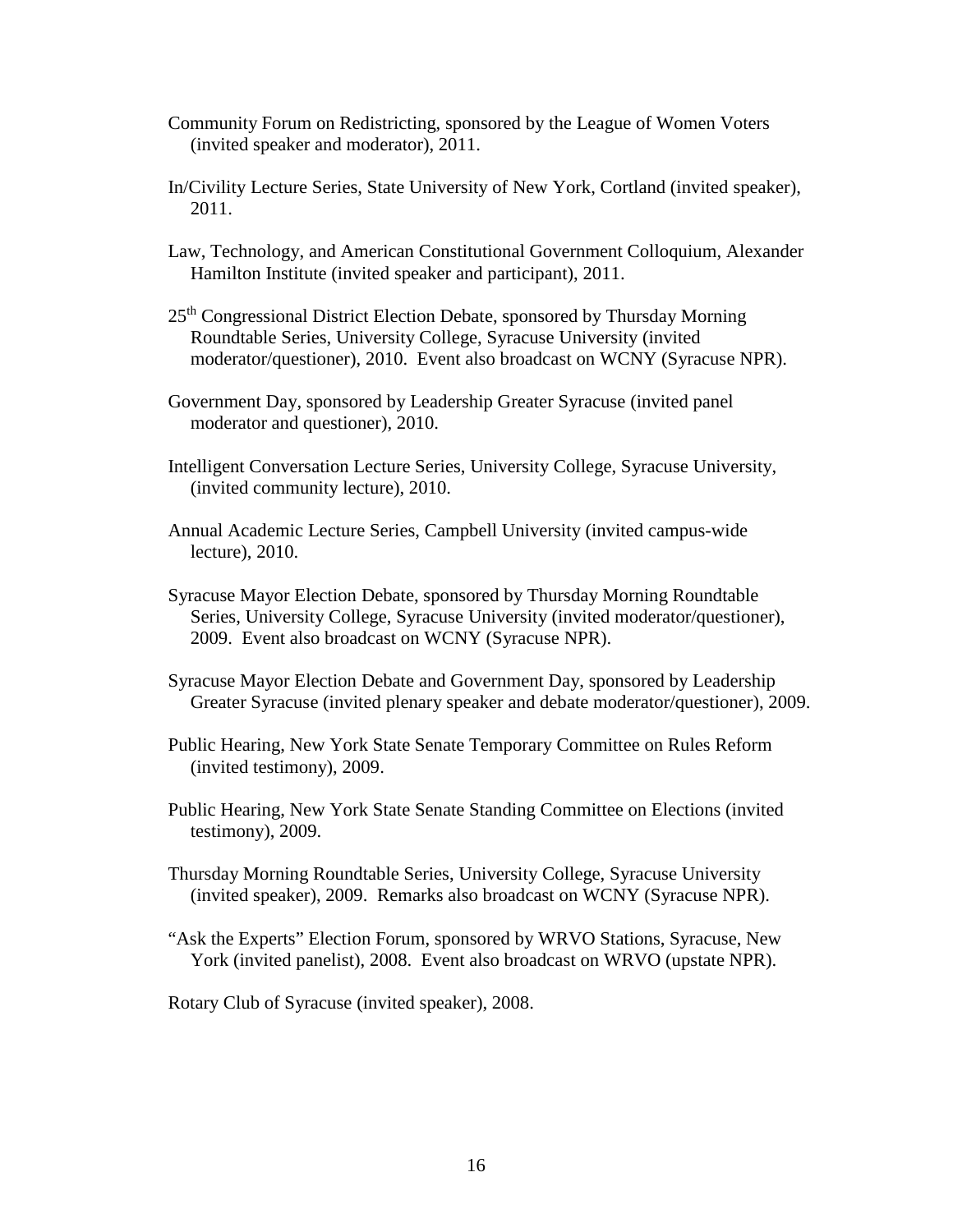- 25th Congressional District Election Debate, sponsored by Thursday Morning Roundtable Series, University College, Syracuse University (invited moderator/questioner), 2008. Event also broadcast on WCNY (Syracuse NPR).
- Government Day, sponsored by Leadership Greater Syracuse (invited plenary speaker), 2008.
- 17<sup>th</sup> Ward Democratic Committee Annual Dinner, Syracuse, New York (invited keynote speaker), 2008.
- Professional Journalists and Communicators of Oswego County (invited speaker), 2008.
- 48<sup>th</sup> State Senate District Special Election Debate, SUNY Oswego (invited moderator/questioner), 2008.
- Public Hearing, The Future of Property Tax Relief in New York State, New York State Senate Democratic Conference (invited public testimony), 2007.
- Onondaga County Executive Election Debate, sponsored by Thursday Morning Roundtable Series, University College, Syracuse University (invited moderator/questioner), 2007. Event also broadcast on WAER (Syracuse NPR).
- Onondaga County Executive Election Debate and Government Day, sponsored by Leadership Greater Syracuse (invited plenary speaker and debate moderator), 2007.
- Onondaga County Executive Election Debate, sponsored by the Syracuse University College Democrats and College Republicans (invited moderator/questioner), 2007.
- Congress in the Classroom, Dirksen Congressional Center (invited speaker), 2007.
- 25<sup>th</sup> Congressional District Election Debate, sponsored by Thursday Morning Roundtable Series, University College, Syracuse University (invited moderator/questioner), 2006. Event also broadcast on WAER (Syracuse NPR).
- Thursday Morning Roundtable Series, University College, Syracuse University (invited speaker), 2006. Remarks also broadcast on WAER (Syracuse NPR).
- Politics Online Conference, The George Washington University Institute for Politics, Democracy and the Internet (invited plenary speaker), 2006. Remarks reprinted in "Advice from the Experts: The 2006 Politics Online Conference," by the Institute for Politics, Democracy and the Internet.
- New York State Senate Democratic Task Force on Legislative and Budgetary Reform (invited public testimony), 2005.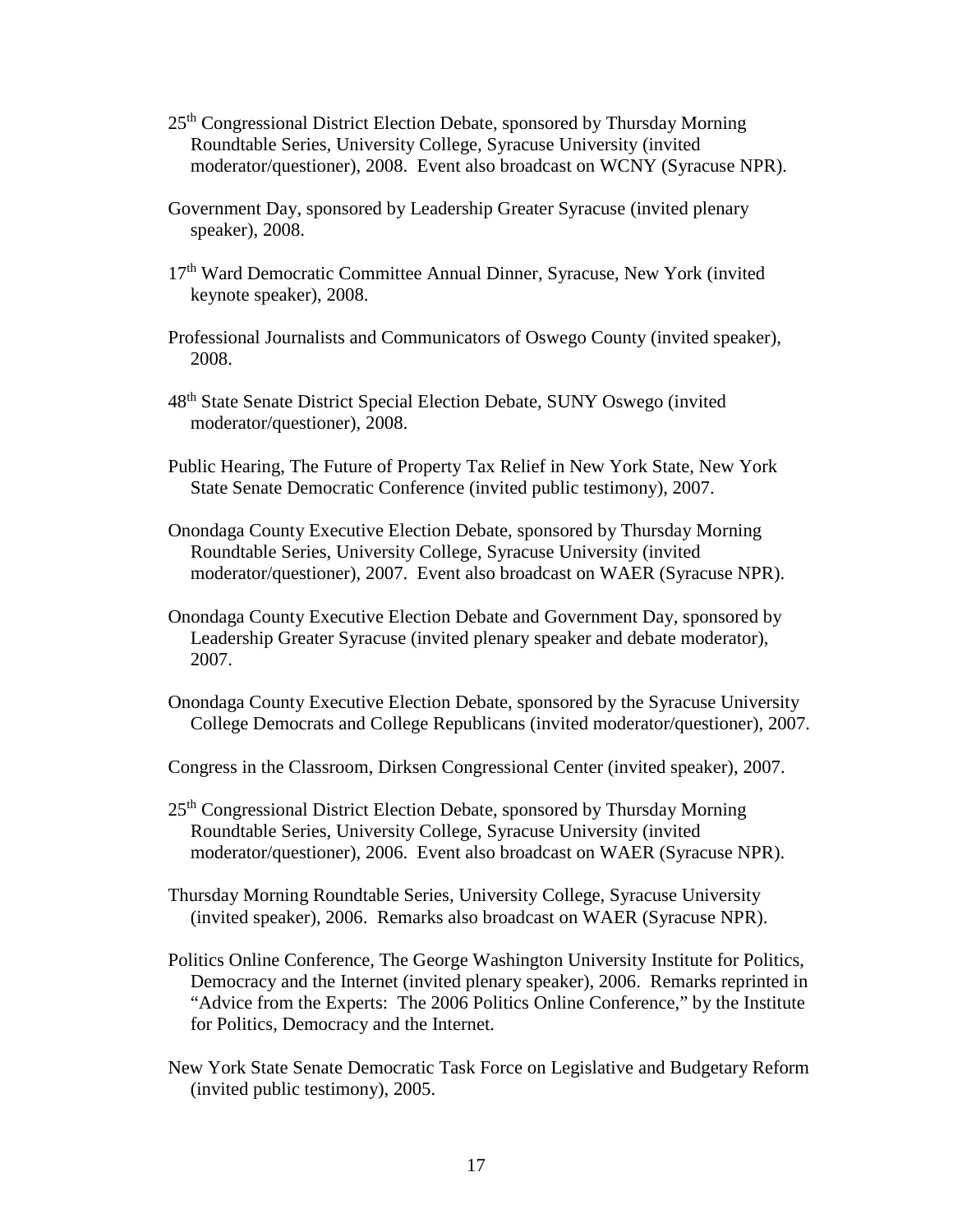- Health Policy Synergy Workshop, Scholars in Health Policy Research Program & Health Policy Fellowships Program, Robert Wood Johnson Foundation (invited participant), 2005.
- New Politics Forum, Strauss Institute for Civic Participation, University of Texas at Austin (invited keynote speaker), 2005.
- Ethics in the Information Age Series, Center for Ethics, Muhlenberg College (invited campus-wide speaker), 2005.
- School of Public Affairs, Baruch College, City University of New York (invited speaker), 2005.
- Thursday Morning Roundtable Series, University College, Syracuse University (invited speaker), 2005. Remarks also broadcast on WAER (Syracuse NPR).
- Politics Online Conference, The George Washington University Institute for Politics, Democracy and the Internet (invited speaker and moderator), 2005.
- Center for Politics, The University of Virginia (invited campus-wide speaker and panel chair), 2004.
- Onondaga County Citizens League (invited speaker), 2004.
- Evening Speaker Series, Syracuse University Honors Student Association (invited speaker), 2004.
- Leadership Education Day, Leadership Greater Syracuse (invited speaker), 2004.
- Election 2004 Symposium, Paul Greenberg House (Washington, D.C.), Syracuse University (invited panelist), 2004.
- Confident Voter Series, League of Women Voters and Cazenovia (New York) Public Library (invited speaker), 2004.
- *Journal of Health Politics, Policy and Law* conference, University of California, Los Angeles (invited presenter), 2002.
- Challenges and Opportunities in Canada-U.S. Relations: 2002-2012 Symposium, Institute for the Study of Canada, McGill University (invited speaker), 2002.

Institution for Social and Policy Studies, Yale University (invited presenter), 2002.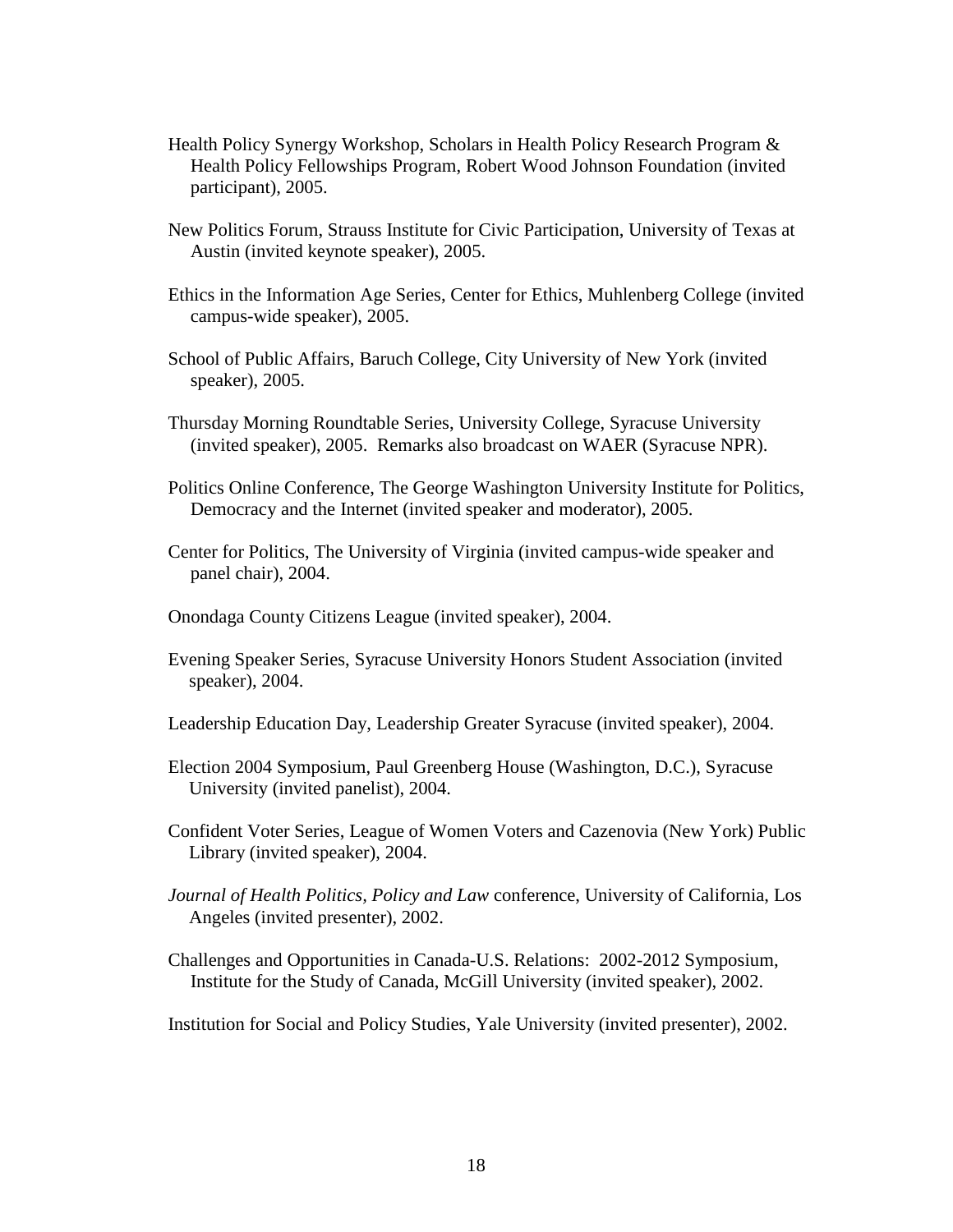State of Democracy Series, Syracuse University (respondent), 2002. Remarks also broadcast on C-Span in the "Book TV" series.

Providence College (invited campus-wide speaker), 2001.

Research Seminar Programme, Institute of Local Government Studies, School of Public Policy, University of Birmingham (England) (invited presenter), 2001.

American Political Science Association, 2000.

• Organizer of plenary session on civic education with Benjamin Barber, Jean Bethke Elshtain, William Galston, Elinor Ostrom, Robert Putnam, and Theda Skocpol.

## *Selected Professional Activities, Since 2000*

Editorial Board, *The Journal of Information Technology and Politics*, 2006-present.

Founding Editorial Board, *The Journal of Political Science Education*, 2003-present.

Advisory Board, Carnegie Foundation-funded study of the political use of the Internet, Institute for Politics, Democracy & the Internet, The George Washington University, 2003-2004.

Principal Symposium Organizer, "Health Care: An Agenda for the Next Administration," Syracuse University, 2004.

Principal Conference Organizer, "The 2004 Summer Institute on Digital Empowerment: The Internet & Democracy," Syracuse University, 2004 (with Steve Davis, Larry Elin, and Ruth Small).

Chair, American Political Science Association Organized Section on Undergraduate Education, 1998-2002; Board of Directors, 1996-1998.

Editor, *The Political Science Educator* (Newsletter of the American Political Science Association Organized Section on Undergraduate Education), 1998-2002.

Program Chair, Teaching Political Science Section, Midwest Political Science Association, 2001 Annual Meeting.

Participant, The Wye Faculty Seminar (on higher education and citizenship), The Aspen Institute and Association of American Colleges and Universities, Queenstown, Maryland, 2000 (nominated and funded by Syracuse University).

## *Manuscript, Proposal, Grant Application, and Institutional Reviews*

 ACADEMIC JOURNALS *Health Policy, Social Science & Medicine*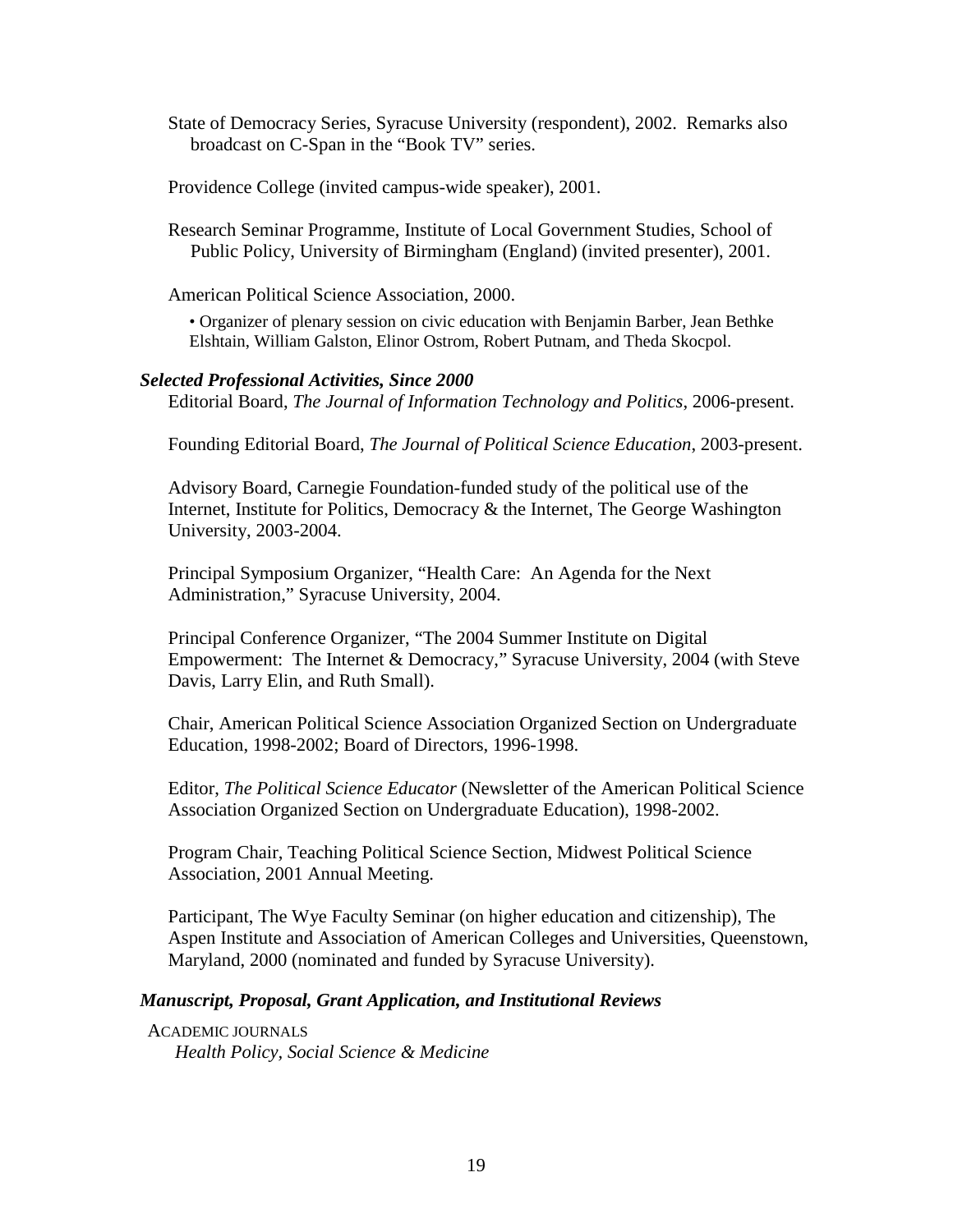*Journal of Health Politics, Policy and Law Journal of Political Science Education Journal of Politics Legislative Studies Quarterly Political Communication Political Research Quarterly Politics and the Life Sciences Polity PS: Political Science and Politics*

#### BOOK PUBLISHERS

CQ Press Houghton Mifflin Co. Longman Publishers New York University Press Oxford University Press Rowman & Littlefield Publishers University of Michigan Press W. W. Norton Yale University Press University of Hawaii Press

### GRANTING AGENCIES

Canadian Institutes of Health Research National Science Foundation

## ACADEMIC INSTITUTIONS

Hamilton College Department of Government (external reviewer)

## *Ph. D. Dissertations Directed; Notable Undergraduate Mentoring and Advising*

DISSERTATIONS DIRECTED Dionne Bensonsmith, "Lacking Legitimacy: Race, Gender, and the Social Construction of African-American Women in Welfare Policy, 1935-2006." Completed November, 2007.

Darrell Driver, "Sparta in Babylon: Case Studies in the Contemporary Public Philosophy of Soldiers and Citizens." Completed June, 2006. Awarded a "best dissertation" prize by the Maxwell School, 2007.

Elaine Halchin, "Public Education and Vouchers: The Challenges and Possibilities for Democracy." Completed April, 2000.

Sharon Jones, "'Entrepreneurial' Visas and Citizenship Ideals: A Comparison of Immigration Policies in the United States and Canada." Completed March, 2003.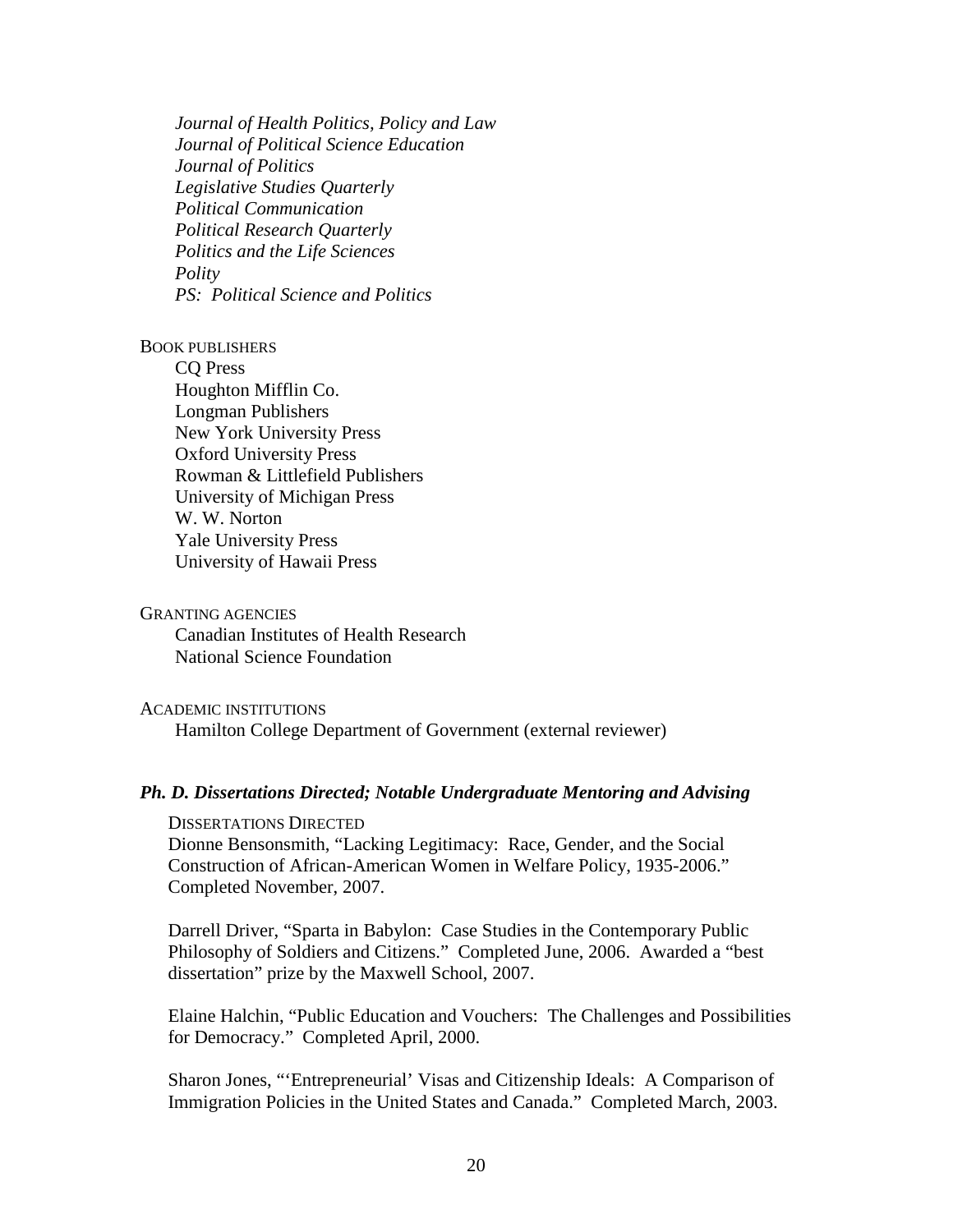John Mero, "Diminishing Cross-Class Associations: Have the State's Good Government Policies Undermined Social Capital and Civic Engagement?" Completed October, 2008.

Leonese Nelson, "Minority Political Empowerment in State Legislatures: Race, Identity, and Substantive Representation in the New York State Assembly." Completed April, 2004.

UNDERGRADUATE MENTORING AND ADVISING Advisor and recommender for John Giammatteo, Marshall Scholarship winner, 2011.

Mentor and recommender for Sheila Menz, awarded University Scholar, 2007, Rhodes Scholarship finalist, 2008.

Principal mentor and recommender for Grace Yu, awarded University Scholar, 2000, Rhodes Scholarship winner, 2001.

Faculty Sponsor for Christine Getzler, awarded Clements Award, 2001.

Senior Honors Thesis Director, Elizabeth Abrams, 2000-2001; Joyce George, 2001- 2002; Marina Amoroso, 2002-2003 (awarded Orlin Prize for best thesis); Andrew Shin, 2002-2004; Daniel McMurray, 2017.

#### *Selected Community Activities, Since 2000*

Committee Member, Syracuse Corporate Social Responsibility Forum, a group of local non-profit leaders dedicated to improving philanthropy in Central New York, 2015-present.

Co-director, "CNYSpeaks," an effort to broaden and deepen public deliberation and community participation in local affairs, 2008-2014.

• Project widely reported on by regional print and broadcast media.

Board of Directors, Onondaga Citizens League, 2008-2014 (an independent, nonpartisan group of civic leaders and ordinary citizens who produce yearly reports on issues of importance to the community).

Member, Fair Campaign Practices Committee, Onondaga County League of Women Voters, 2006-2011.

Consultant, Citizens Corp of Onondaga County, Onondaga County League of Women Voters, 2007-2008 (a citizens jury evaluating the campaign claims of political candidates).

Board of Trustees, First Unitarian Universalist Society of Syracuse, 2006-2010.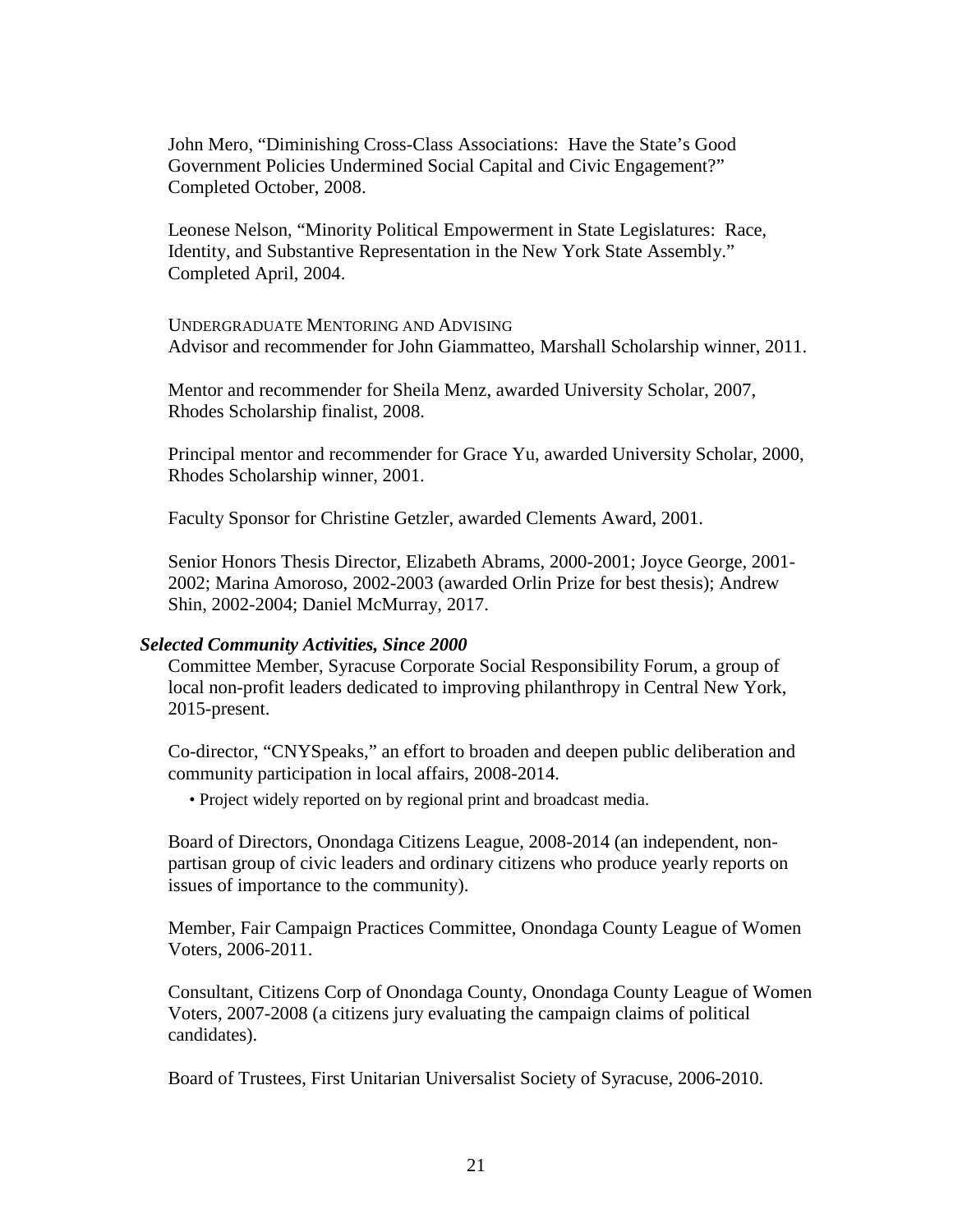Team Sponsor, Syracuse Inner City Little League, 2002-2008.

Founding Board of Directors, Social Capital Development Corporation, 1999-2006; Corporate Secretary, 2001-2005 (an Albany, New York based non-profit corporation dedicated to discovering, developing, and advancing innovative approaches to address a variety of social problems).

Advisory Board, U-Reach U (a Syracuse University based community service project), 2001-2003.

Prostate Cancer Education Council, 1999-2002 (a Syracuse, New York based public council attempting to increase public awareness and intervention among African-Americans regarding prostate cancer).

## *Selected Department and University Service, Since 2000*

University Lectures Series Advisory Team, 2014-present.

Department Graduate Studies Committee, 2016-2017.

Co-Chair, University Self-Study Team on Ethics and Integrity, Middle States Commission on Higher Education, 2016-2017.

Department Salary Committee, 2016.

Maxwell School Study Committee on Washington, D.C. Programs, 2015-2016.

Maxwell School Associate Dean for External Relations Search Committee, 2014- 2015.

Maxwell School Dean's Search Committee, 2010-2011.

Director of Graduate Studies, Department of Political Science, 2006-2009.

National Scholarship Coordinator and Core Faculty, Renee Crown Honors Program, 2008-2009.

Faculty Coordinator, "Critical Issues for the United States," Maxwell School of Citizenship and Public Affairs, 2002-2004.

Director of Undergraduate Studies, Department of Political Science, 1998-2002.

Faculty Advisor, College Democrats, 2006-2011.

Planning Committee, Maxwell Poll on Civic Engagement and Inequality, 2004-2005.